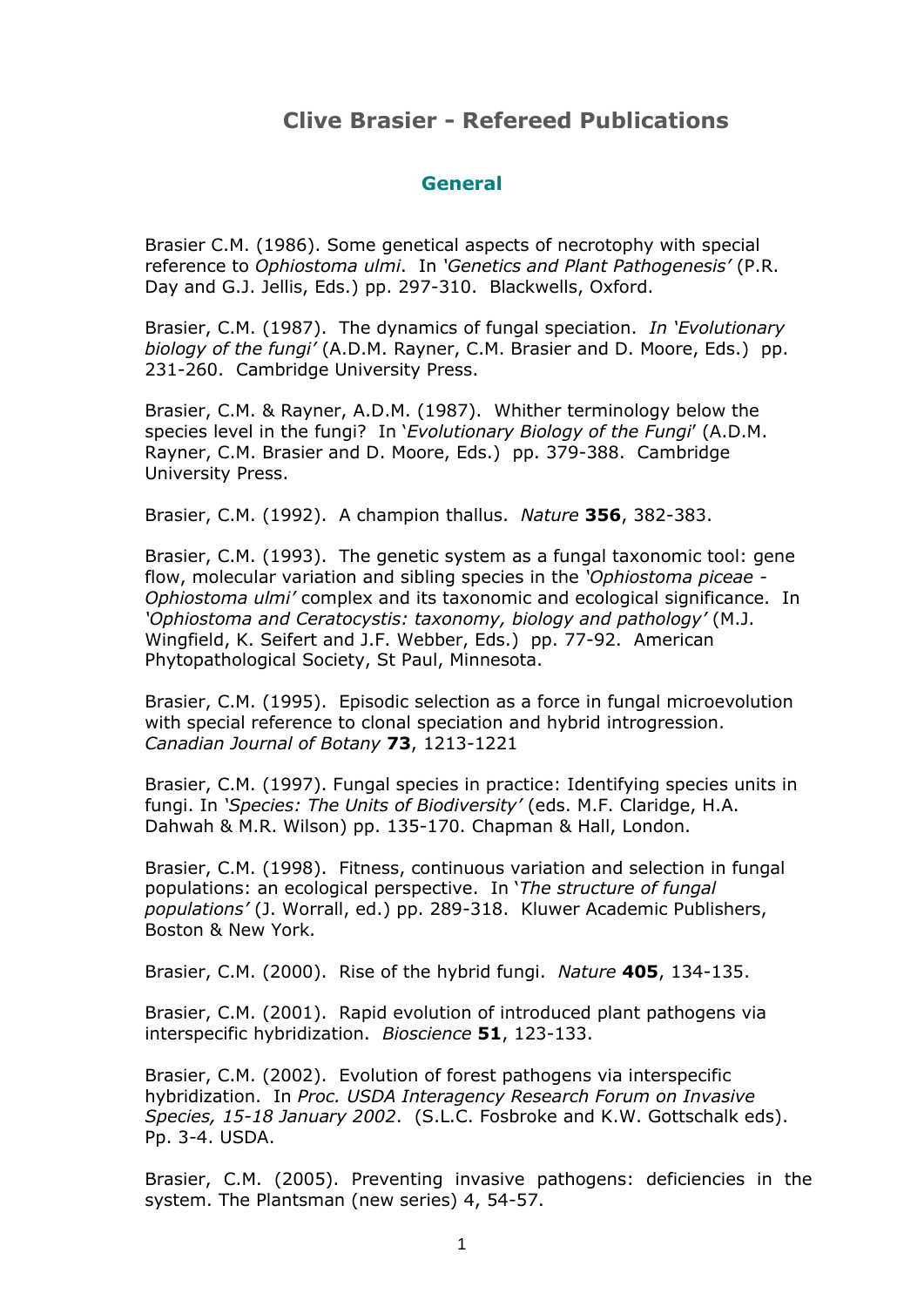Brasier, C.M. (2008). Eva Sansome (1906-2001) – Pioneer in fungal and oomycete cytogenetics. In Pioneering women in plant pathology (J. B. Ristaino ed.) pp. 139 -142. American Phytopathological Society, St Paul, Minnesota.

Brasier, C.M. (2008). The biosecurity threat to the UK and global environment from international trade in plants. *Plant Pathology* **57**, 792-808.

Brasier C.M. (2012). Rapid evolution of tree pathogens via episodic selection and horizontal gene transfer. In Proceedings of the  $4<sup>th</sup>$  International Workshop on Genetics of Host-Parasite Interactions in Forestry. USDA PSW-GTR General Technical Report **240** 133-142.

Roy B A, Alexander HM, Davidson J, Campbell FT, Burdon JJ, Sniezko R, Brasier CM (2014). Increasing forest loss worldwide from invasive pests requires new trade regulations. *Frontiers in Ecology and the Environment* **12**: 457-465.

#### **Ash dieback**

Brasier CM, Webber JF (2013). Vegetative incompatibility in the ash dieback pathogen *Hymenoscyphus pseudoalbidus* and its ecological implications. *Fungal Ecology* **6**, 501-512.

Brasier C, King K, Kirisits T, Orton E, Webber J (2017). High frequency of vegetative incompatibility combined with haploid selfing in the native European ash foliage coloniser *Hymenoscyphus albidus. Fungal Ecology* **28**: 11-24.

Orton ES, Brasier CM, Bilham L, Bansal A, Webber JF, Brown JKM (2017). Local population structure of the ash dieback pathogen, *Hymenoscyphus fraxineus*, in relation to its mode of arrival in the UK. *Plant pathology* **67:**  255-264.

Orton E S, Clarke M, Brasier C M, Webber J F, Brown J K M (2019). A versatile method for assessing pathogenicity of *Hymenoscyphus fraxineus* to *Fraxinus excelsior. Forest Pathology* in press.

# **Biology of Phytophthora**

Brasier, C.M. (1969). The effect of temperature and light on reproduction in vitro in two tropical species of *Phytophthora*. *Transactions of the British Mycological Society* **52**, 105-113.

Brasier, C.M. (1969). Formation of oospores in vitro *by Phytophthora palmivora. Transactions of the British Mycological Society* **52**, 273-279.

Brasier, C.M. (1971). Induction of sexual reproduction in single A2 isolates of *Phytophthora* species by *Trichoderma viride*. *Nature, New Bi*ology **231**, 283.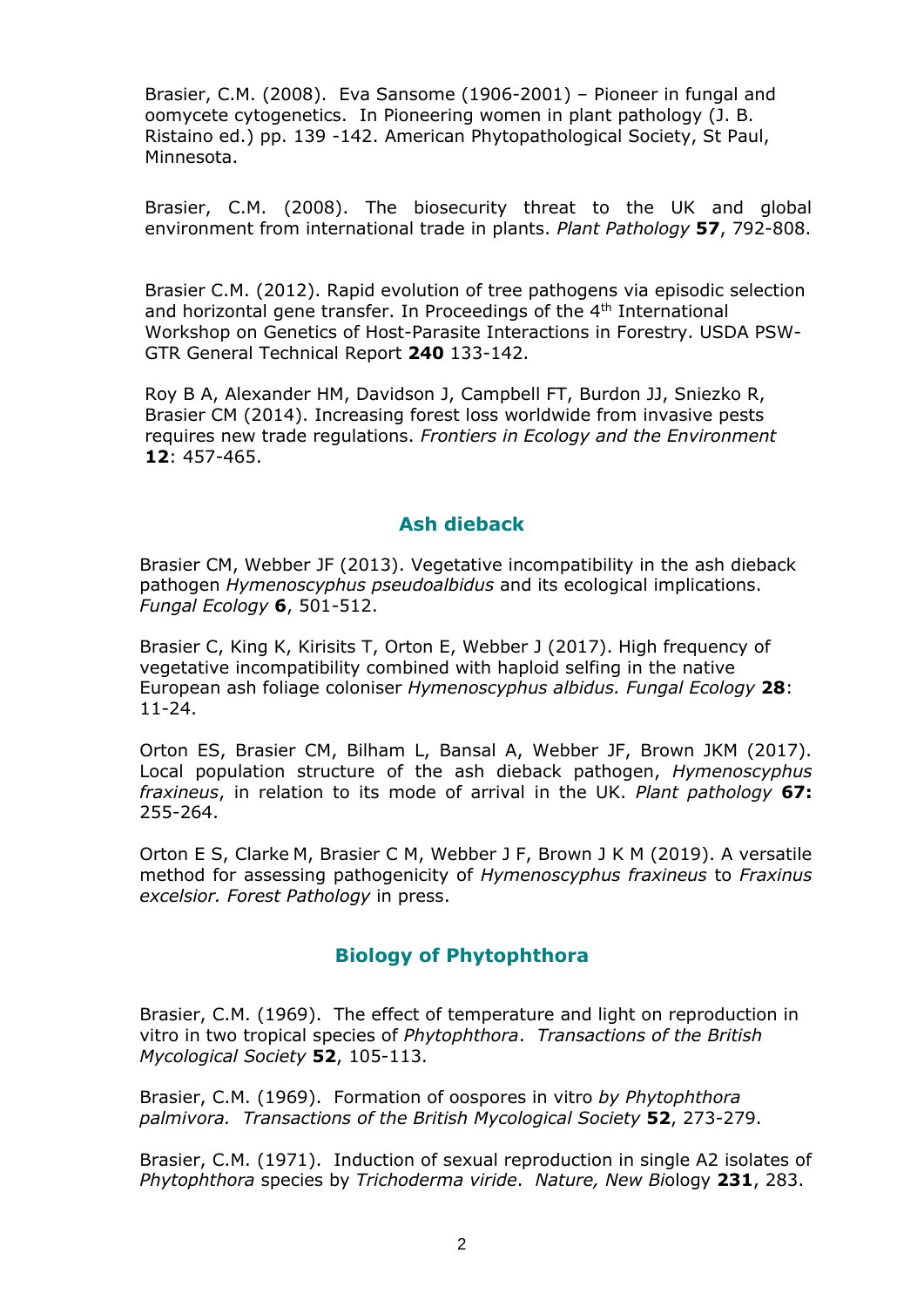Brasier, C.M. (1972). Observations on the sexual mechanism in *Phytophthora palm*ivora and related species. *Transactions of the British Mycological S*ociety **58**, 236-251.

Sansome, E.R. & Brasier, C.M. (1973). Diploidy and chromosomal structural hybridity in *Phytophthora infestans*. *Nature* **241**, 344-345.

Sansome, E.R. & Brasier, C.M. (1974). Polyploidy associated with varietal differentiation in the *Megasperma* complex of *Phytophthora. Transactions of the British Mycological Society* **63**, 461-467.

Sansome, E.R., Brasier, C.M. & Griffin, M.J. (1975). Chromosome size differences in *'Phytophthora palmivora'* on cocoa in West Africa. *Nature* **255**, 704-705.

Brasier, C.M. (1975). Stimulation of sex organ formation in Phytophthora by antagonistic species of *Trichoderma*. I. The effect in vitro. *New Phytologist* **74**, 183-194.

Brasier, C.M. (1975). Stimulation of sex organ formation in *Phytophthora* by antagonistic species of *Trichoderma*. II. Ecological implications. *New Phytologist* **74**, 195-198.

Brasier, C.M. & Sansome, E.R. (1975). Diploidy and gametangial meiosis in *Phytophthora cinnamomi, P. infestans* and P. drechsleri. *Transactions of the British Mycological Society* **65**, 49-65.

Brasier, C.M.& Strouts, R.G. (1976). New records of *Phytophthora* on trees in Britain. I. Root rot and stem canker of Horse chestnut (*Aesculus hippocastanum* L*.). European Journal of Forest Pathology* **6**, 129-136.

Brasier, C.M. & Sansome, E.R. (1977). Distribution of the large and small chromosome types of *Phytophthora palmivora* and their compatibility types on cocoa in West Africa. In Proc*. 5th International Cocoa Research Conference 1975,* pp. 362-365. Cocoa Research Institute of Nigeria, Ibadan.

Griffin, M.G., Brasier, C.M. & Maddison, A.C. (1977). Some diagnostic differences between the two chromosome types of *Phytophthora* on cocoa in West Africa. In Proc. *5th International Cocoa Research Conference 1975*, pp. 382-387. Cocoa Research Institute of Nigeria, Ibadan.

Brasier, C.M. & Medeiros, A.G. (1978). The karyotype of *Phytophthora palmivora* morphological form 4. *Transactions of the British Mycological Society* **70**, 295-297.

Brasier, C.M. & Brasier, C. (1978). Gametic and zygotic nuclei of *Phytophthora. Transactions of the British Mycological Society* **70**, 297-302.

Brasier, C.M. (1978). Stimulation of oospore formation in *Phytophthora* by antagonistic species of *Trichoderma* and its ecological implications. *Annals of Applied Biology* **89**, 135-139.

Brasier, C.M. & Strouts, R.G. (1978). *Phytophthora hibernalis* recorded in Britain. *Plant Pathology* **27**, 99-100.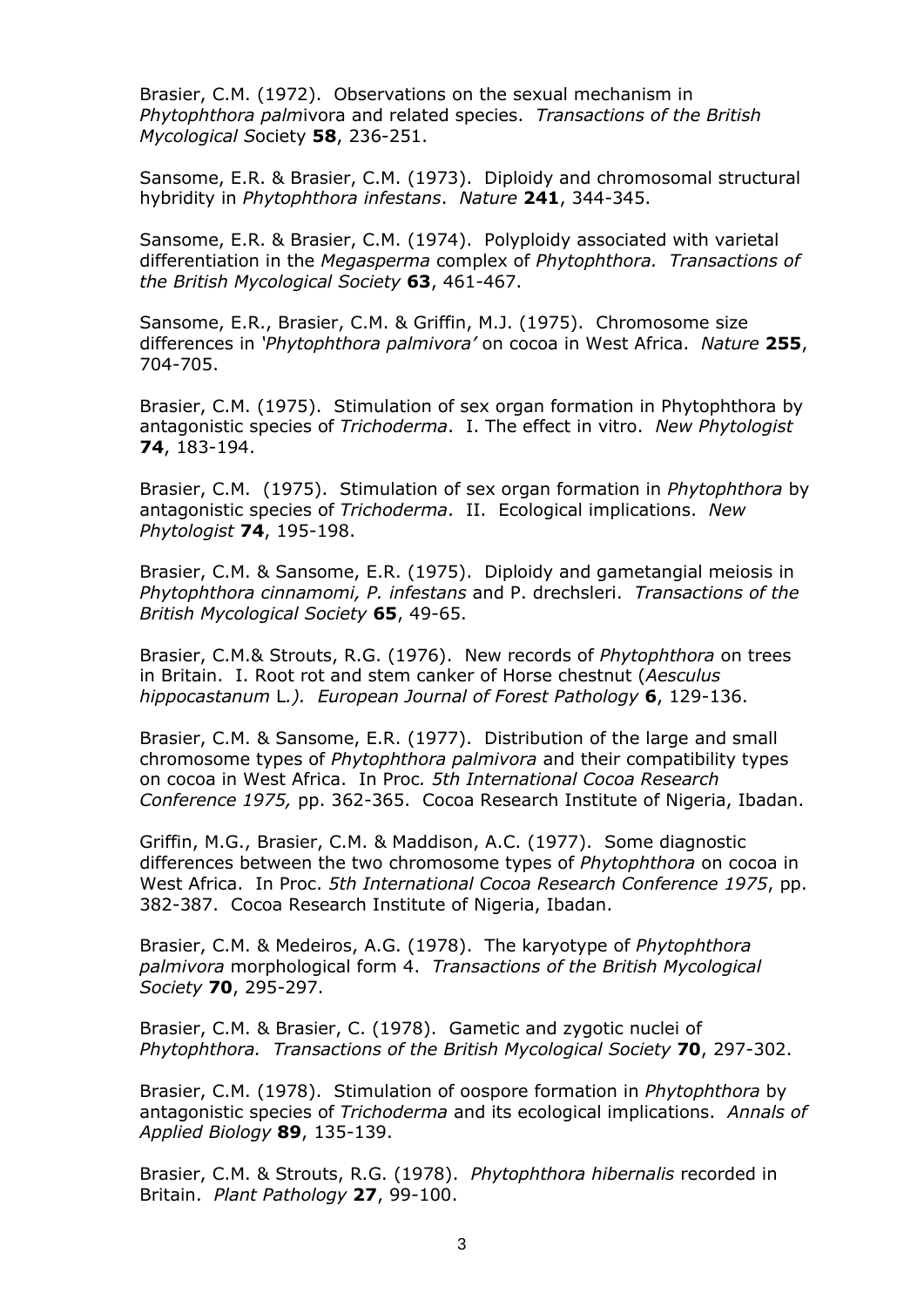Brasier, C.M. & Griffin, M.J. (1979). The taxonomy of *'Phytophthora palmivora'* on cocoa. *Transactions of the British Mycological Society* **72**, 111- 143.

Sansome, E.R., Brasier, C.M. & Sansome, F.W. (1979). Further cytological studies on the 'L' and 'S' types of *Phytophthora* from cocoa. *Transactions of the British Mycological* Society **73**, 293-302.

Brasier, C.M., Griffin, M.J. & Maddison, A.C. (1981). The cocoa black pod Phytophthoras. In *'Epidemiology of Phytophthora on cocoa in Nigeria' (P.H. Gregory and A.C. Maddison, Eds) pp. 18-30. Phytopathological Paper* No. 25, Commonwealth Mycological Institute, Kew.

Brasier, C.M. (1983). Problems and prospects in *Phytophthora* research. In 'Phytophthora, Its *Biology, Ecology and Pathology'* (D.C. Erwin, P.H. Tsao, and S. Bartnicki-Garcia, Eds.) pp. 351-364. American Phytopathological Society, St Paul, Minnesota.

Hansen, E.M., Brasier, C.M., Shaw, D.S. & Hamm, P.B. (1986). The taxonomic structure of *Phytophthora megasperma*: Evidence for emerging biological species groups. *Transactions of the British Mycological Society* **87**, 557-573.

Sansome, E.R., Brasier, C.M. & Hamm, P.B. (1990). *Phytophthora meadii* may be a species hybrid. *Mycological Research* **95**, 273-277.

Brasier, C.M. (1990). Current questions on *Phytophthora* systematics: The role of the population approach. In *'Phytophthora'* (D.S. Shaw, R.C. Shattock and J. Lucas, Eds.) pp. 105-128. Cambridge University Press.

Brasier, C.M. (1992). Evolutionary Biology of *Phytophthora*. I. Genetic system, sexuality and variation. *Annual Review of Phytopathology* **30**, 153- 171.

Brasier, C.M. & Hansen, E.M. (1992). Evolutionary Biology of *Phytophthora*. II. Phylogeny, population structure and speciation. *Annual Review of Phytopathology* **30**, 173-200.

Brasier, C.M., Hamm, P.B. & Hansen, E.M. (1993). Cultural characters, protein patterns and unusual mating behaviour of *Phytophthora gonopodyides* isolates from Britain and North America. Mycological Research 97, 1287-1298.

Wilcox, W.F., Scott, P.H., Hamm, P.B., Kennedy, D.M., Duncan, J.M., Brasier, C.M. & Hansen, E.M. (1993). Identity of a Phytophthora attacking raspberry in Europe and North America. *Mycological Research* **97**, 817-831.

Brasier, C.M., Rose, J. and Gibbs, J.N. (1995). An unusual *Phytophthora* associated with alder mortality in Britain. *Plant Pathology* **44**, 999-1007.

Brasier, C.M., Cooke, D. and Duncan, J.M. (1999). Origins of a new *Phytophthora* pathogen through interspecific hybridisation*. Proceedings of the National Academy of Sciences USA,* **96**, 5878-5883.

Brasier, C.M. (1999). *Phytophthora* pathogens of trees: their rising profile in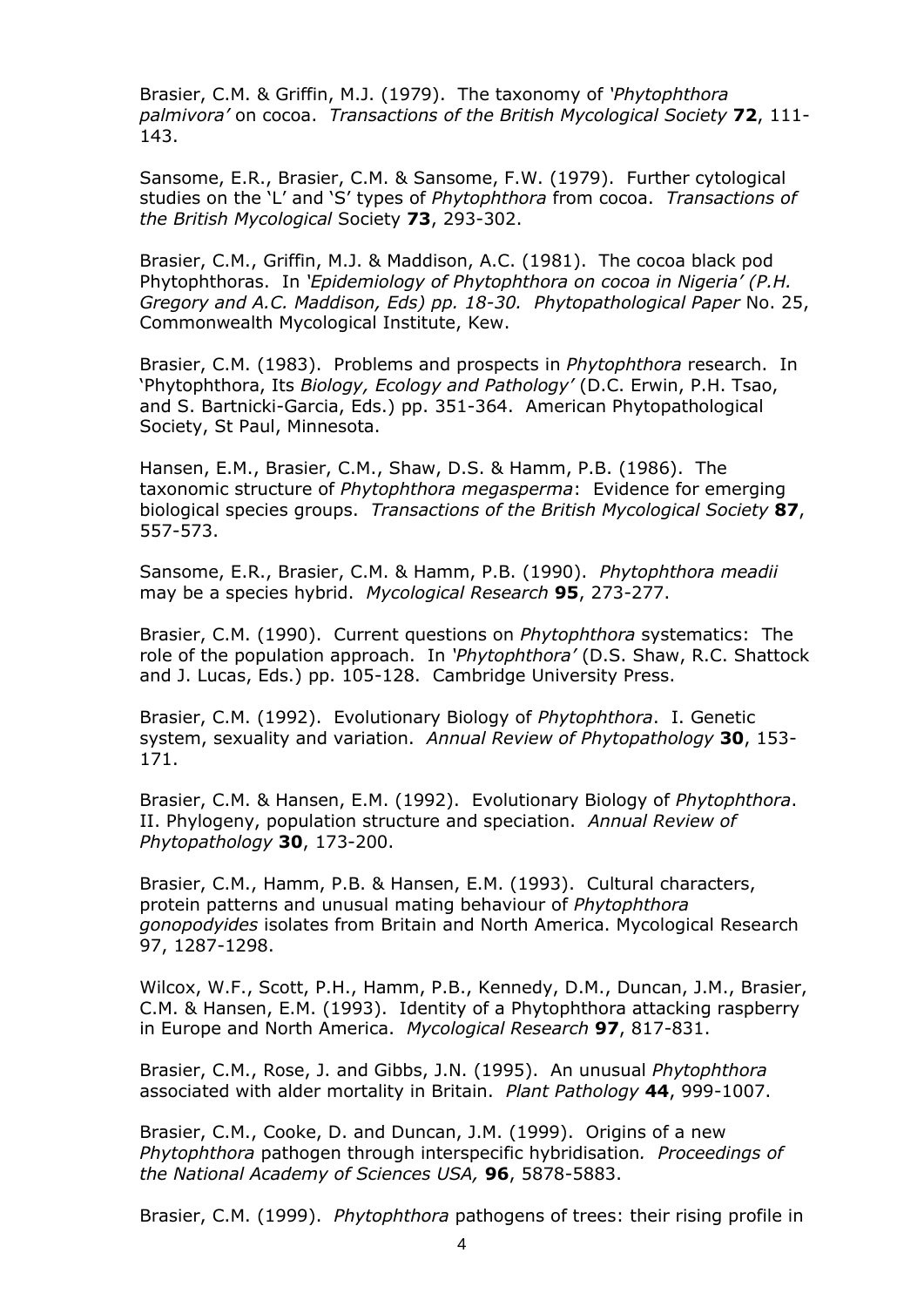Europe. *Forestry Commission Information Note* **30**, 6pp. Forestry Commission, Edinburgh. UK.

Cooke, D.Ll., Drenthe, A., Wagels, G., Duncan, J.M. & Brasier, C.M. (2000). A molecular phylogeny of *Phytophthora* and related Oomycetes. *Fungal Genetics and Biology*. **30**, 17-32.

Brasier, C.M. (2000). The role of *Phytophthora* pathogens in forests and semi-natural communities in Europe and Africa. In *'Phytophthora* diseases of forest trees' (E.M. Hansen and W. Sutton, eds.) pp. 6-13. Forest Research Laboratory, Oregon State University.

Brasier, C.M. & Kirk, S.A. (2001). Comparative aggressiveness of the standard and variant hybrid alder phytophthoras, *Phytophthora cambivora* and other *Phytophthora* species on bark of *Alnus, Quercus* and other woody hosts. *Plant Pathology* **50**, 218-229.

Delcan, J. & Brasier, C.M. (2001). Oospore viability and variation in zoospore and hyphal tip derivatives of the hybrid alder Phytophthoras. *Forest Pathology* **31**, 65-83.

Sanchez-Hernandez, M.E., Munoz-Garcia, M., Brasier, C.M. & Trapero-Casa, A. (2001). Identity and pathogenicity of two *Phytophthora* taxa associated with a new root disease of olive trees. *Plant Disease* **85**, 411-416.

Brasier, C.M., Cooke, D.E.L., Duncan, J.M. & Hansen, E. (2003). Multiple new phenotypic taxa from trees and riparian ecosystems in *Phytophthora gonapodyides – P. megasperma* ITS Clade 6, which tend to be hightemperature tolerant and either unbreeding or sterile. *Mycological Research* **107**, 277-290.

Brasier, C.M., Sanchez-Hernandez, E. & Kirk, S.A. (2003). *Phytophthora inundata* sp. nov., a part heterothallic pathogen of trees and shrubs in wet or flooded soils. *Mycological Research* **107**, 477-484.

First outbreak of *Phytophthora Ramorum* in England.

Brasier, C.M. & Jung, T. (2003). Progress in understanding *Phytophthora* diseases of trees in Europe. In '*Phytophthora in forests and natural ecosystems'*, (J.A. McComb, G.E.StJ. Hardy and I. Tommerup, eds.) pp. 4-18. Murdoch University, Perth, Western Australia.

Brasier, C.M. (2003). The hybrid alder Phytophthoras: their genetic status, cultural properties pathogenicity, distribution and survival. In '*Phytophthora* disease of alder in Europe'. *Forestry Commission Bulletin* **126**, pp. 51-60. London, HMSO.

Brasier, C.M. (2003). Sudden oak death: *Phytophthora ramorum* exhibits transatlantic differences. *Mycological Research* **107**, 257-259.

Brasier, C.M., Kirk, S.A., Delcan, J., Cooke, D.E.L., Jung, T. and Man in't Veld, W.A. (2004a). *Phytophthora alni* sp. nov. and its variants: designation of emerging heteroploid hybrid pathogens spreading on *Alnus* trees. *Mycological Research* **108**, 1172–1184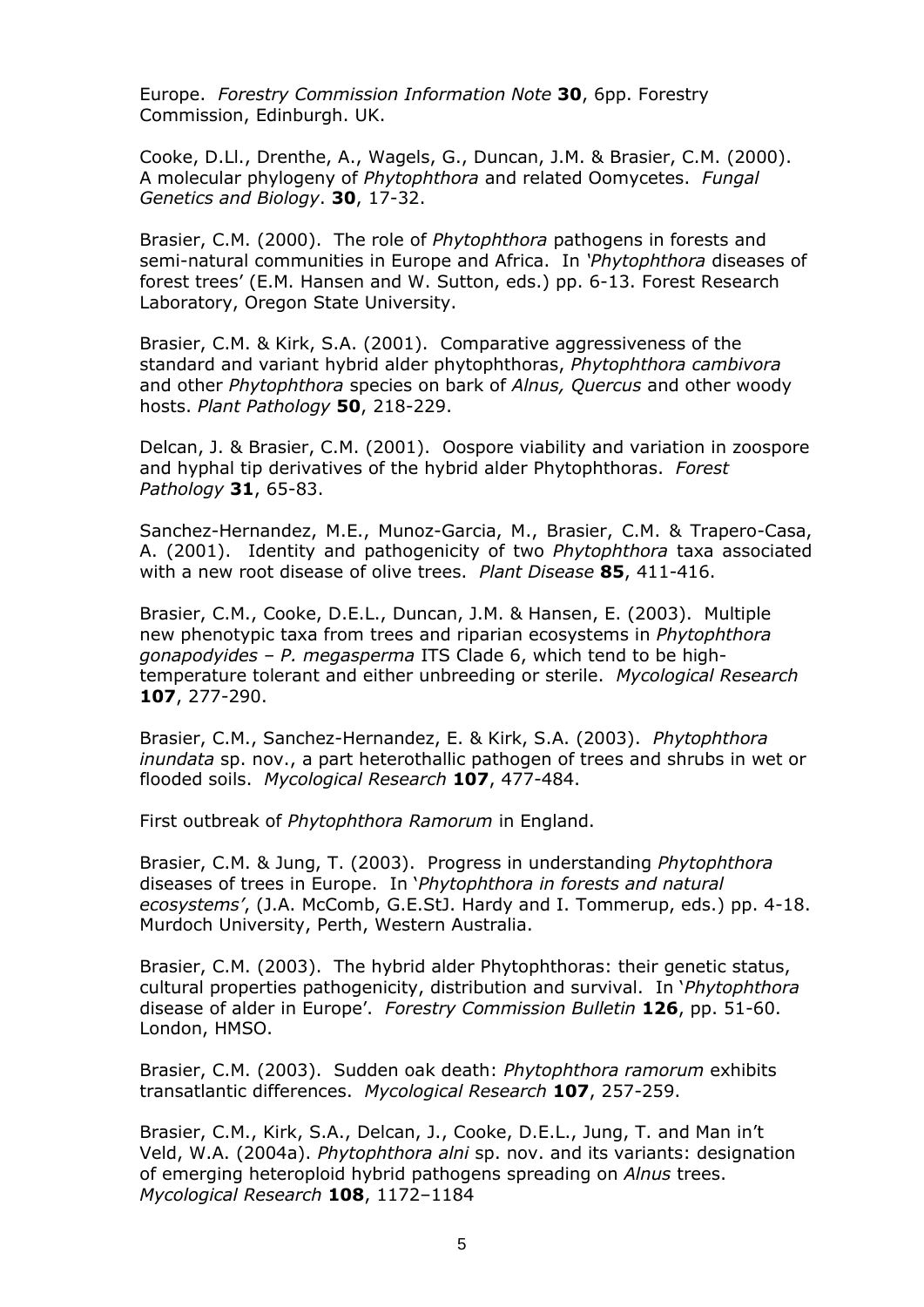Brasier, C.M. and Kirk, S.A. (2004). Production of gametangia by *Phytophthora ramorum in vitro*. *Mycological Research* **108**, 823-827.

Brasier, C.M., Denman, S., Brown, A. and Webber, J.F. (2004). Sudden oak death (*Phytophthora ramorum*) discovered on trees in Europe. (Mycological Research News). *Mycological Research* **108,** 1107–1110

Brasier, C.M., Denman, S., Rose, J., Kirk, S.A., Hughes, K.J.D., Griffin, R.L., Lane, C.R., Inman, A.J. and Webber, J.F. (2004). First report of ramorum bleeding canker on *Quercus falcata*, caused by *Phytophthora ramorum*. *Plant Pathology* **53,** 804.

Brasier, C.M., Beales, P.A., Kirk, S.A., Denman, S. and Rose, J. (2005). *Phytophthora kernoviae* sp. nov., an invasive pathogen causing bleeding stem lesions on forest trees and foliar necrosis of ornamentals in Britain. *Mycological Research* **109**, 1–7.

Denman S, Kirk SA, Brasier CM, Webber JF. (2005). *In vitro* leaf inoculation studies as an indication of tree foliage susceptibility to *Phytophthora ramorum* in the UK. *Plant Pathology* **54**, 512–521.

Dick M.A., Dobbie, K., Cooke, D.E.L. & Brasier, C.M. (2006). *Phytophthora captiosa* sp. nov and *Phytophthora fallax* sp. nov. causing crown dieback of *Eucalyptus* in New Zealand. *Mycological Research* **110**, 393-404.

Brasier C.M & Jung T. (2006) Recent developments in *Phytophthora* diseases of trees and natural ecosystems in Europe. In*: Progress in Research on Phytophthora Diseases of Forest Trees.* (Brasier CM, Jung T, Oßwald W, eds). *Proceedings of the 3rd International IUFRO Working Party 7.02.09 Meeting*, Freising, Germany  $11<sup>th</sup> -17<sup>th</sup>$  September 2004, pp. 5-16. Forest Research, Farnham UK.

Brasier, C., Kirk, S. & Rose, J. (2006). Differences in phenotypic stability and adaptive variation between the main European and American lineages of *Phytophthora ramorum*. In*: Progress in Research on Phytophthora Diseases of Forest Trees.* (Brasier CM, Jung T, Oßwald W, eds). *Proceedings of the 3rd International IUFRO Working Party 7.02.09 Meeting*, Freising, Germany 11th – 17<sup>th</sup> September 2004, pp. 166-173. Forest Research, Farnham, UK.

Brown, A.V. & Brasier C.M. (2007). Colonization of tree xylem by *Phytophthora ramorum*, *P. kernoviae* and other *Phytophthora* species. *Plant Pathology* **56**, 227-241

Jung, T., Vannini, A. & Brasier, C.M. (2009). Progress in understanding *Phytophthora* diseases of trees in Europe 2004-2007. In *Phytophthoras in Forests and Natural Ecosystems*. (Goheen E.M. and Frankel, S.J eds). Proceedings of the Fourth International Union of Forest Research Organisations (IUFRO) Working Party 7.02.09. USDA Forest Service General Technical Report PSW-GTR**. 221:** 3-24.

Brasier, C.M. (2009). *Phytophthora* biodiversity: How many *Phytophthora* species are there? In *Phytophthoras in Forests and Natural Ecosystems*. (Goheen E.M. and Frankel, S.J eds). Proceedings of the Fourth International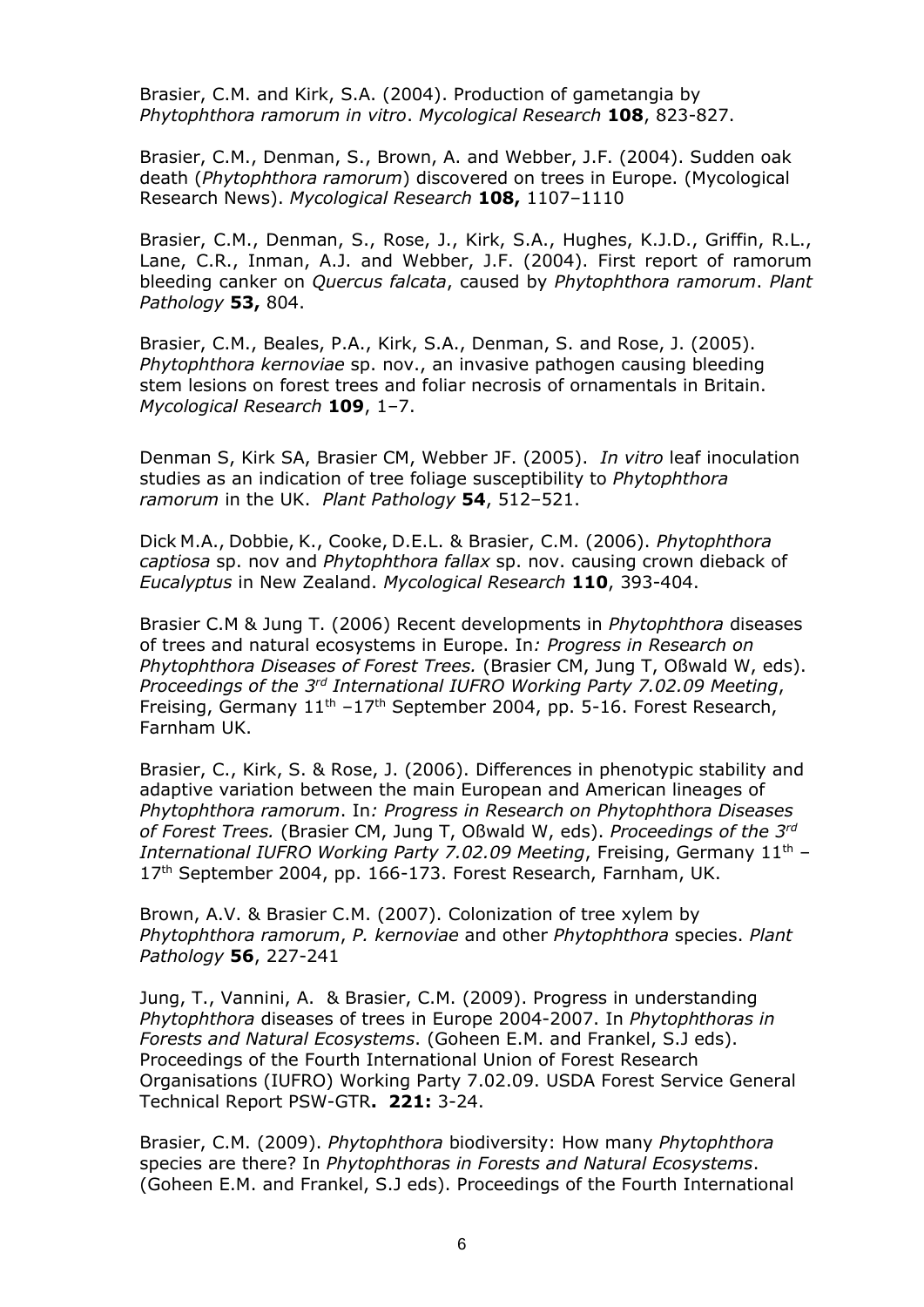Union of Forest Research Organisations (IUFRO) Working Party 7.02.09. USDA Forest Service General Technical Report PSW-GTR**. 221:** 101-115.

Grünwald, N. J., Goss, E. M., Ivors, K.. Brasier, C. Denman, S., Webber, J. and others (2009) Standardizing the nomenclature for clonal lineages of the sudden oak death pathogen, *Phytophthora ramorum*. *Phytopathology*, **99**,792-795.

Brasier C. M., Vettraino A.M., Chang T.T. and Vannini A. (2010). *Phytophthora lateralis* discovered in a Taiwan old growth *Chamaecyparis*  forest*. Plant Pathology* **59**, 595-6O3.

Brasier C.M. Webber J.F. (2010) Sudden larch death. *Nature* **466**, 824-825.

Webber J.F. Mullett M, Brasier C.M (2010). Dieback and mortality of plantation Japanese larch (*Larix kaempferi*) associated with infection by *Phytophthora ramorum. Plant Pathology New Disease Reports* **22**, 19.

Vettraino A.M., Brasier, C.M., Brown, A.V. & Vannini, A. (2011). *Phytophthora himalsilva* sp. *nov*. an unusually phenotypically variable species from a remote forest in Nepal. *Fungal Biology*, **115**: 275- 287.

Naher M., Motohash K., Watanabe H., Chikuo Y., Senda M., Suga H., Brasier C. and Kageyama K (2011*). Phytophthora chrysanthemi* sp. nov., a new species causing root rot of chrysanthemum in Japan. *Mycological Progress* **10**: 21–31

Webber, J.F., Vettraino, A.M., Chang, T.T., Bellgard, S.E., Brasier, C.M. and Vannini, A. (2012). Isolation of *Phytophthora lateralis* from *Chamaecyparis*  foliage in Taiwan. *Forest Pathology* **42**: 136-143.

Green S., Brasier CM., Schlenzig A., McCracken A., MacAskill G.A., Wilson M., Webber J.F. (2012). The destructive invasive pathogen *Phytophthora lateralis* found on *Chamaecyparis lawsoniana* across the UK. *Forest Pathology* **43**: 19-28.

Van Poucke K, Franceschini S, Webber JF, Vercauteren A, Turner J, McCracken AR, Heungens K, Brasier CM 2012). Discovery of a fourth evolutionary lineage of *Phytophthora ramorum*: EU2. *Fungal Biology* **116**:1178-1191.

Brasier CM, Franceschini S, Vettraino AM, Hansen EM, Green S, Robin C, Webber JF, Vannini A (2013.) Four phenotypically and phylogenetically distinct lineages in *Phytophthora lateralis. Fungal Biology* **116**: 1232-1249.

Nechwatal J. Bakonyi S, Cacciola O, Cooke DE L, Jung T, Nagy, A, Vannini A, Vettraino AM. Brasier CM (2013). The morphology, behaviour and molecular phylogeny of Phytophthora taxon Salixsoil and its redesignation as Phytophthora lacustris sp. nov.. *Plant Pathology* **62**: 355-369.

Franceschini S, Webber JF, Sancisi-Frey S, Brasier CM (2014). Gene x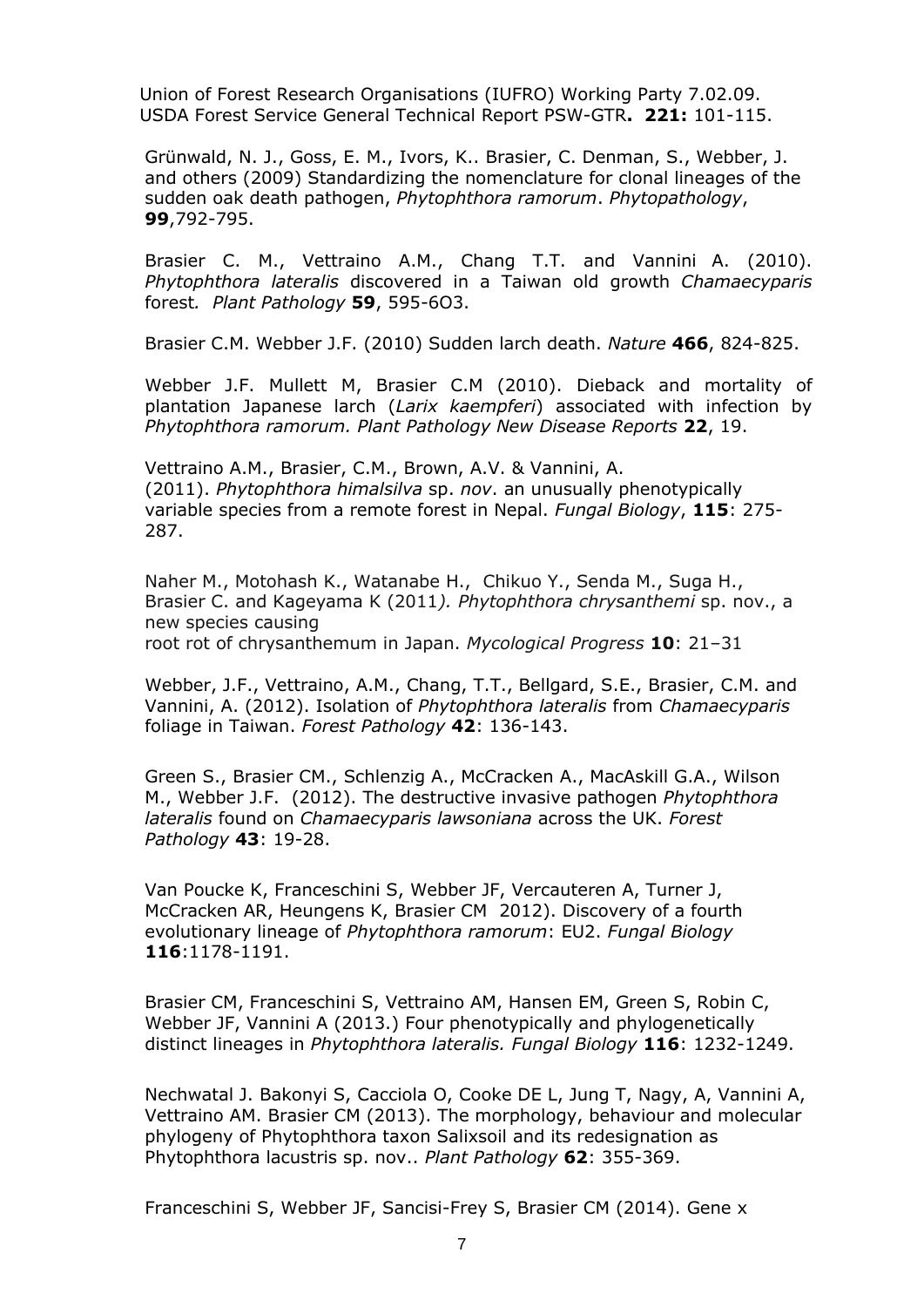environment tests discriminate the new EU2 evolutionary lineage of *Phytophthora ramorum* and indicate that it is adaptively different. *Forest Pathology* **44**: 219-232.

[Robin C,](http://forestphytophthoras.org/references?f%5bauthor%5d=516) [Brasier CM](http://forestphytophthoras.org/references?f%5bauthor%5d=1127), [Reeser PW,](http://forestphytophthoras.org/references?f%5bauthor%5d=1128) [Sutton W,](http://forestphytophthoras.org/references?f%5bauthor%5d=248) [Vannini A,](http://forestphytophthoras.org/references?f%5bauthor%5d=1129) [Vettraino AM,](http://forestphytophthoras.org/references?f%5bauthor%5d=283) [Hansen](http://forestphytophthoras.org/references?f%5bauthor%5d=1044)  [E.](http://forestphytophthoras.org/references?f%5bauthor%5d=1044) (2015). Pathogenicity of *Phytophthora lateralis* lineages on resistant and susceptible selections of Chamaecyparis lawsoniana *Plant Disease* **99:** 1133- 1139.

Hansen EM, Reeser P Sutton W, Brasier CM (2015). Redesignation of *Phytophthora* taxon Pgchlamydo as *P. chlamydospora* sp. nov. *North American Fungi* http://dx.doi.org/10.2509/naf2015.010.002

 Perez Sierra A, Kalantarzadeh M, Sancisi-Frey s, Brasier CM (2015). *Phytophthora siskiyouensis* causing stem lesions and cankers on *Alnus incana*. New disease Reports 31: Doi: [10.5197/j.2044-0588.2015.031.017](http://dx.doi.org/10.5197/j.2044-0588.2015.031.017)

Kasuga T, Bui M, Bernhardt E, Swiecki T, Aram K, Cano LM, Webber JF, Brasier CM, Press C, Grünwald NJ, Rizzo DM, Garbelotto M (2016). Hostinduced aneuploidy and phenotypic diversification in the Sudden Oak Death pathogen *Phytophthora ramorum*. *BMC Genomics* **17:** 385. Doi 10: 1186/s12864-016-2717-z

Anna Maria Vettraino, Clive Brasier, Joan Webber, Everett Hansen, Sarah Green, Cecile Robin, Alessia Tomassini; Natalia Bruni, Andrea Vannini (2017). Contrasting microsatellite diversity in the evolutionary lineages of *Phytophthora lateralis. Fungal Biology* **12:** 112-126.

Gagnon MC, Feau N, Dale A, Dhillon B, Hamelin RC, Brasier CM, Grunwald N, S. C. Brière SC, Bilodeau GJ (2017). Development and validation of polymorphic microsatellite loci for the NA2 lineage of *Phytophthora ramorum* from whole genome sequence data. *Plant Disease* **101:** 666-673.

Webber JF, Brasier CM, 2018. Ramorum disease of larch. In: Hansen EM, Lewis KJ, Chastagner GA, eds. *Compendium of Conifer Diseases*. 2nd edn. St Paul, MN, USA: APS Press, pp. 13–14.

Dale A L, Feau N, Everhart S E, Dhillon B, Wong B, Sheppard J, Bilodeau GJ, Brar A, Tabima A F, Shen D, Brasier C M, Tyler B M, Grünwald N J, Hamelin R C (2019). Mitotic recombination and rapid genome evolution in the clonal forest pathogen, *Phytophthora ramorum*. *mBio* **10:** https://doi.org/10.1128/mBio.02452-18

Harris A, Brasier CM, Scanu B, Webber JF (2019). Fitness characteristics of the European lineages of *Phytophthora ramorum*. *Plant Pathology* **70**. https://doi.org[/10.1111/ppa.13292](http://dx.doi.org/10.1111/ppa.13292)

Jung T, Bruno Scanu B, Brasier C M, Webber J. Milenkovic I, Corcobado T, Tomšovský M, Panek M, Bakonyi J, Maia C, Bačová A, Raco M, Rees H, Pérez-Sierra A, M Horta Jung M. (2020). A survey in natural forest ecosystems of Vietnam reveals high diversity of both new and described *Phytophthora* taxa including *P. ramorum*. *Forests* **11:** 93. https://doi.org[/10.3390/f11010093](http://dx.doi.org/10.3390/f11010093)

Jung T, Horta Jung M, Webber JF, Kageyama K, Hieno A, Masuya H, Uematsu S, Pérez-Sierra A, Harris AR, Forster J, Rees H, Scanu B, Patra S, Kudláček T,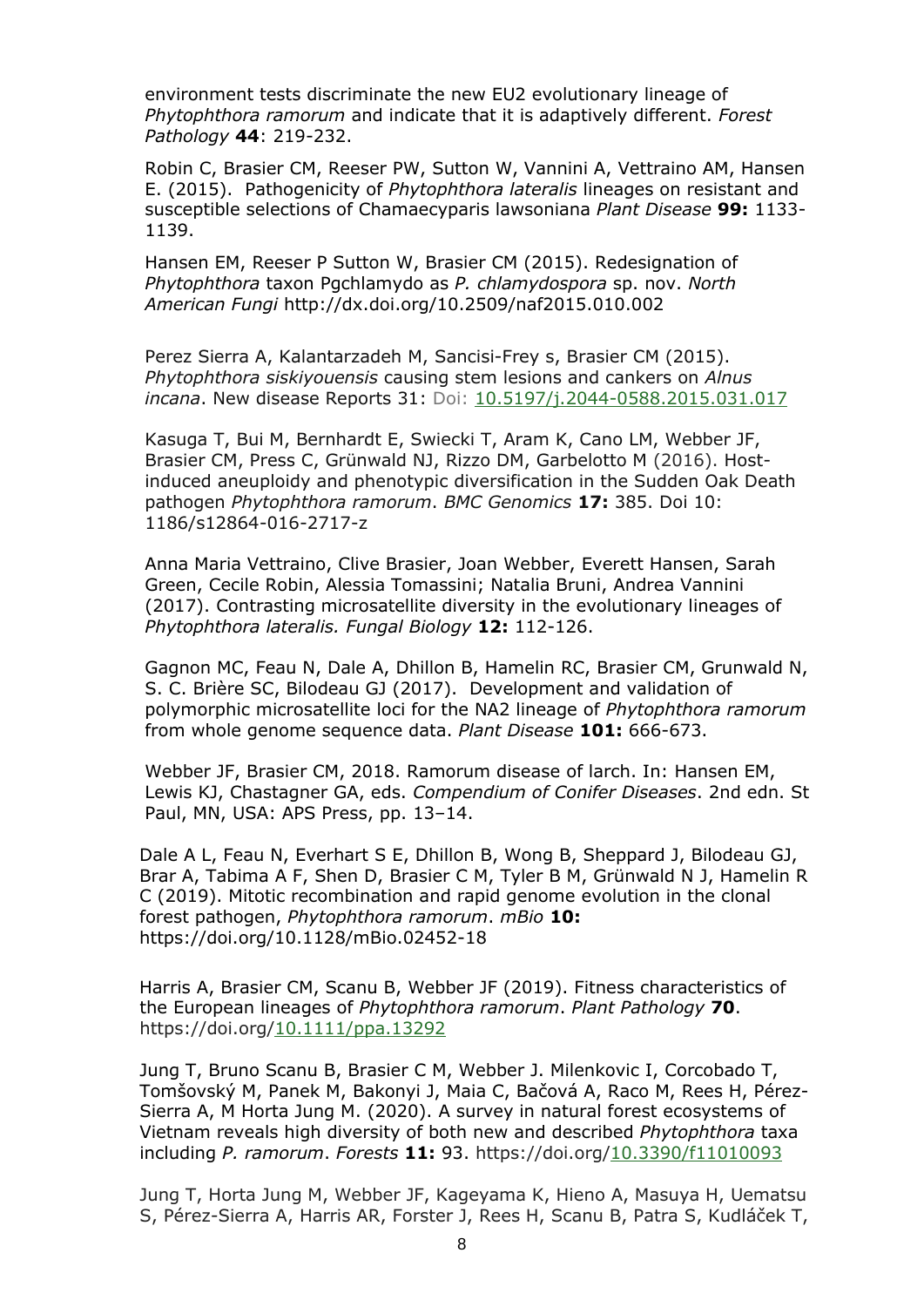Janoušek J, Corcobado T, Milenković I, Nagy Z, Csorba I, Bakonyi J, Brasier CM. (2021). The Destructive Tree Pathogen *Phytophthora ramorum* Originates from the Laurosilva Forests of East Asia. *Journal of Fungi*. **7(3)**:226. https://doi.org/10.3390/jof7030226

# **Biology of oak declines: organisms, hypotheses, climate change**

Brasier, C.M. (1992). Oak tree mortality in Iberia. *Nature* **360**, 539.

Brasier, C.M., Robredo, F. & Ferraz, J.F.P. (1993). Evidence for *Phytophthora cinnamomi* involvement in Iberian oak decline. *Plant Pathology* **42**, 140-145.

Brasier, C.M. & Kirk, S.A. (1993). Sibling species within *Ophiostoma piceae. Mycological Research* **97**, 811-816.

Brasier, C.M. & Stephens, T.M. (1993). Temperature-growth responses distinguish the OPC and OPH sibling species within *'Ophiostoma piceae'. Mycological Research* **97**, 1416-1418.

Brasier, C.M. (1993). *Phytophthora cinnamomi* as a contributory factor in European oak declines. In *Recent Advances in Studies on Oak Decline* (N. Luisi, P. Lerario and A. Vannini, eds.) pp. 49-57. Universita degli Studi, Bari.

Brasier, C.M. (1993). *Ceratocystis* or *Ophiostoma*? The status of *Ceratocystis* and *Ophiostoma* species on *Quercus*. In *Recent Advances in Studies on Oak Decline* (N. Luisi, P Lerario and A. Vannini, Eds.) pp. 241-245. Universita degli Studi, Bari.

Brasier, C.M. & Scott, J. (1994). European oak declines and global warming: a theoretical assessment with special reference to *Phytophthora cinnamomi. European Plant Protection Organisation Bulletin* **24**, 221-232.

Pipe, N.D., Buck, K.W. & Brasier, C.M. (1995). Genomic fingerprinting supports the separation of *Ophiostoma piceae* into two species. *Mycological Research*. **99**, 1182-1186.

Brasier, C.M. (1996). *Phytophthora cinnamomi* associated oak decline: Environmental constraints including climate change. *Annales des Sciences Forestières* **53**, 347-358.

# **Biology of Dutch elm disease**

Gibbs, J.N. & Brasier, C.M. (1973). Correlation between cultural characters and pathogenicity in *Ceratocystis ulmi* from Europe and North America. *Nature* **241**, 381-383.

Brasier, C.M. & Gibbs, J.N. (1973). Origin of the Dutch elm disease epidemic in Britain. *Nature* **242**, 607-609.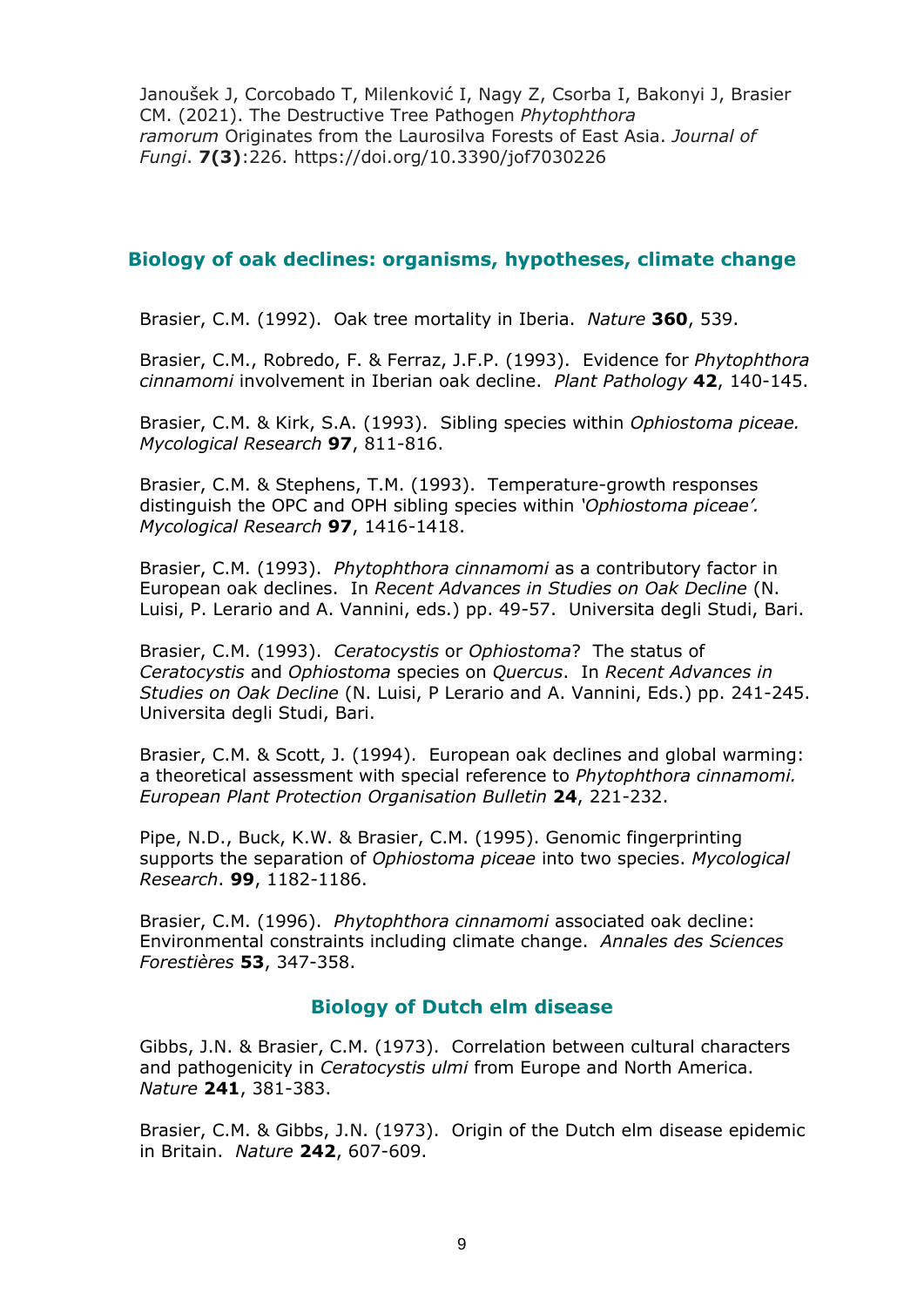Sansome, E.R. & Brasier, C.M. (1973). Intracellular spore formation in *Ceratocystis ulmi*. *Transactions of the British Mycological Societ*y **61**, 588- 559.

Brasier, C.M. & Gibbs, J.N. (1975). Highly fertile form of the aggressive strain of Ceratocystis ulmi. *Nature* **257**, 128-131.

Gibbs, J.N., Brasier, C.M., Heybroek, H.M. & McNabb, H.S. (1975). Further studies on the pathogenicity of *Ceratocystis ulmi. European J. Forest Pathology* **5**, 161-174.

Brasier, C.M. & Gibbs, J.N. (1975). MBC tolerance in aggressive and nonaggressive isolates of *Ceratocystis ulmi. Annals of Applied Biology* **80**, 231- 235.

Brasier, C.M. & Gibbs, J.N. (1975). Variation in *Ceratocystis ulmi*: Significance of the aggressive and non-aggressive strains. In *'Dutch elm disease'* (Proceedings of the IUFRO Conference, Minneapolis - St Paul, September 1973) pp. 53-66. USDA Forest Service, Northeastern Forest Experiment Station.

Brasier, C.M. & Gibbs, J.N. (1976). Inheritance of pathogenicity and cultural characters in *C. ulmi*. I. Hybridisation of aggressive and non-aggressive strains. *Annals of Applied Biology* **83**, 31-37.

Brasier, C.M. (1977). Inheritance of pathogenicity and cultural characters in *C. ulmi*. Hybridisation of Protoperithecial and non-aggressive strains*. Transactions of the British Mycological Society* **68**, 45-52.

Brasier, C.M. (1978). Mites and reproduction in *Ceratocystis ulmi* and other fungi. *Transactions of the British Mycological Society* **70**, 81-89.

Brasier, C.M. & Gibbs, J.N. (1978). Origin and development of the current Dutch elm disease epidemic. In *Plant Epidemiology* (P.R. Scott & A. Bainbridge, Eds.) pp. 31-39, Blackwells, Oxford.

Brasier, CM. (1979). Dual origin of recent Dutch elm disease outbreaks in Europe. *Nature* **281**, 78-79.

Brasier, C.M. & Afsharpour, F. (1979). The aggressive and non-aggressive strains of *Ceratocystis ulmi* in Iran. *European Journal of Forest Pathology* **9**, 113-122.

Gibbs, J.N. & Brasier, C.M. (1980). Further studies on carbendazim tolerance in *Ceratocystis ulmi*. *Annals of Applied Biology* **94**, 308-310.

Brasier, C.M., Lea, J. & Rawlings, M.K. (1981). The aggressive and nonaggressive strains of *Ceratocystis ulmi* have different temperature optima for growth. *Transactions of the British Mycological Society* **76**, 213-218.

Brasier, C.M. (1981). Laboratory investigation of *Ceratocystis ulmi*. In *'Compendium of Elm Diseases'* (R.J. Stipes and R.J. Campana, Eds.) pp. 76- 79. American Phytopathological Society, St Paul, Minnesota.

Brasier, C.M. (1982). Genetics of pathogenicity in Ceratocystis ulmi and its significance for elm breeding. In *'Resistance to diseases and pests in forest*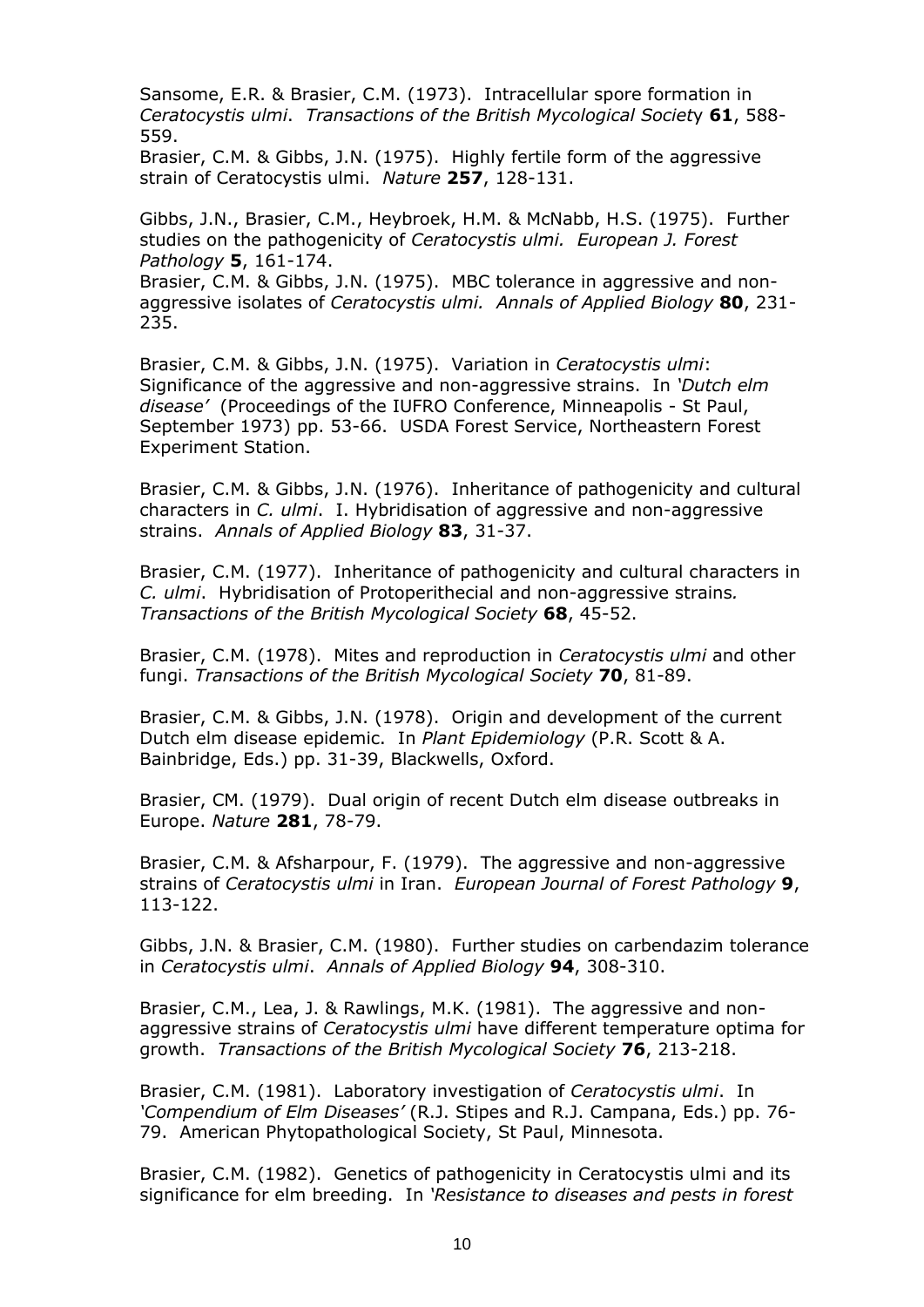*trees'*. (H.M. Heybroek, B.R. Stephan and K. von Weissenberg, Eds.) pp. 224-235. Pudoc, Wageningen, Netherlands.

Brasier, C.M. (1982). Occurrence of three sub-groups within *Ceratocystis ulmi*. In *'Proceedings of the Dutch elm disease Symposium and Workshop'* Winnipeg, Manitoba, October 5-9, 1981 (E.S. Kondo, Y. Hiratsuka and W.B.C. Denyer, Eds.) pp. 298-321. Manitoba Department of Natural Resources, Manitoba, Canada.

Lea, J. & Brasier, C.M. (1983). A fruiting succession in Ceratocystis ulmi and its role in Dutch elm disease. *Transactions of the British Mycological Society* **80**, 381-387.

Brasier, C.M. (1983). The future of Dutch elm disease in Europe. In *'Research on Dutch elm disease in Europe'* (D.A. Burdekin, Ed.) Forestry Commission Bulletin **60**, 96-104. HMSO, London.

Webber, J.F. & Brasier, C.M. (1984). The transmission of Dutch elm disease: a study of the processes involved. In *'Invertebrate-microbial interactions'* (J.M. Anderson, A.D.M. Rayner and D. Walton, Eds.) pp. 271-306. Cambridge University Press.

Brasier, C.M. (1984). Inter-mycelial recognition systems in *Ceratocystis ulmi*: their physiological properties and ecological importance. *In 'The ecology and physiology of the fungal mycelium'* (D. Jennings and A.D.M. Rayner, Eds.) pp. 451-497. Cambridge University Press.

Shi, J.L. & Brasier, C.M. (1986). Experiments on the control of Dutch elm disease by injection *of Pseudomonas* species. *European Journal of Forest Pathology* **16**, 280-292.

Brasier, C.M. (1986). A comparison of pathogenicity and cultural characteristics in the EAN and NAN aggressive sub-groups of *Ophiostoma ulmi*. *Transactions of the British Mycological Society* **87**, 1-13.

Brasier, C.M. & Kirk, S.A. (1986). Maternal inheritance of chloramphenicol tolerance in *Ophiostoma ulmi*. *Transactions of the British Mycological Society* **87**, 460-462.

Brasier, C.M. (1986). The population biology of Dutch elm disease: its principal features and some implications for other host-pathogen systems. *In 'Advances in Plant Pathology'* (D.S. Ingram and P.H. Williams, Eds.) Vol. **5**, pp. 55-118. Academic Press, London and New York.

Brasier, C.M. & Webber, J.F. (1987). Positive correlations between in vitro growth rate and pathogenicity in *Ophiostoma ulmi*. *Plant Pathology* **36**, 462- 466.

Brasier, C.M. (1987). Recent genetic changes in the *Ophiostoma ulmi* population: the threat to the future of the elm. In *'Populations of Plant Pathogens'* (M.S. Wolfe and C.E. Caten, Eds.) pp. 213-226. Blackwells, Oxford.

Brasier, C.M. & Webber, J.F. (1987). Recent advances in Dutch elm disease research: host, pathogen and vector. In *'Advances in Practical Arboriculture'*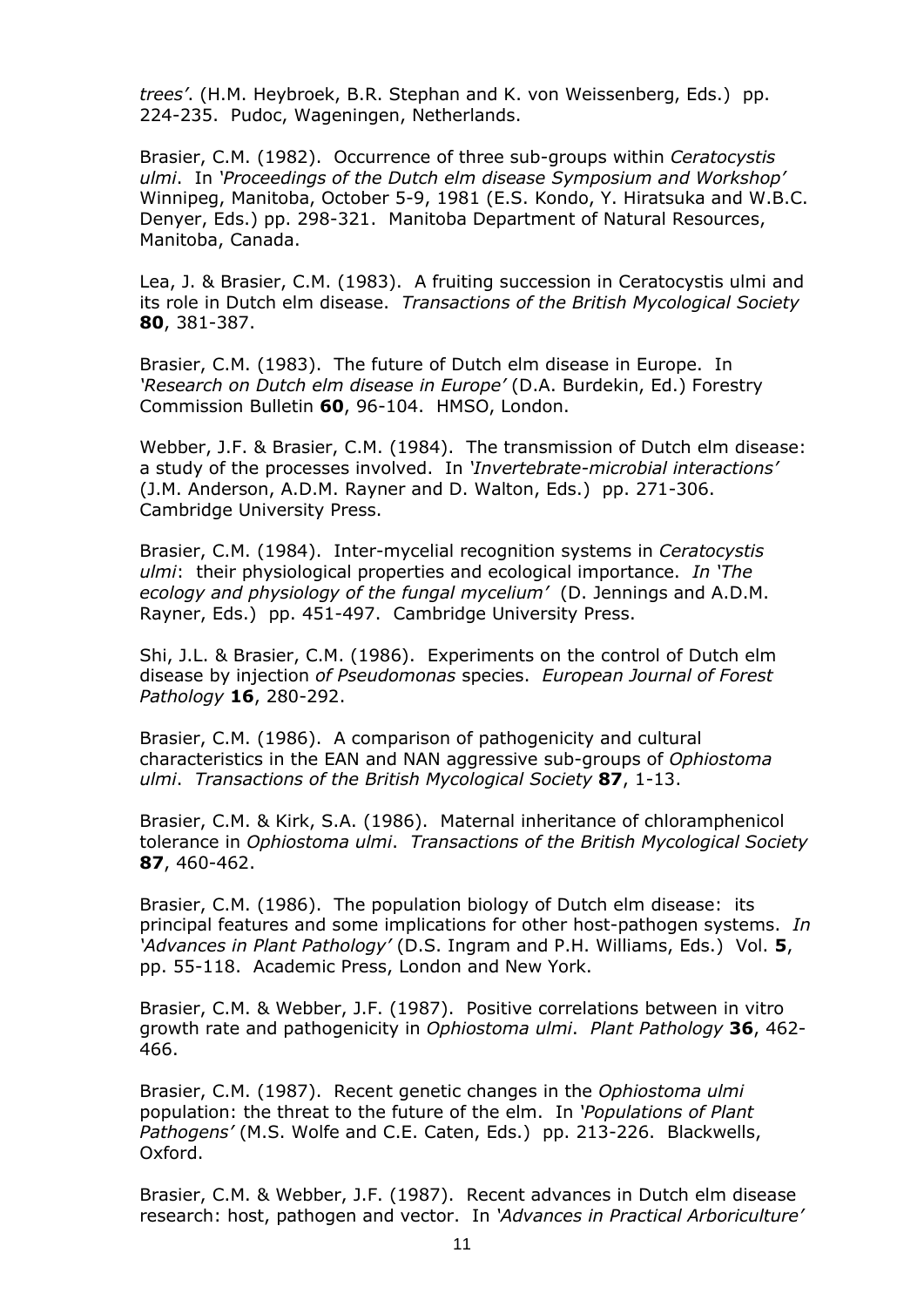(D. Patch, Ed.) *Forestry Commission Bulletin* **65**, pp.166-179. HMSO, London.

Brasier, C.M. (1988). Rapid changes in genetic structure of epidemic populations of *Ophiostoma ulmi. Nature* **332,** 538-541.

Webber (1987) The role of the saprophytic phase.

Brasier, C.M. (1988). *Ophiostoma ulmi*, cause of Dutch elm disease. In *'Genetics of Plant Pathogens'* (G.S. Sidhu, Ed.) *Advances in Plant Pathology* Vol. **6**, pp. 207-223. Academic Press, London and New York.

Dewey, F.M. & Brasier, C.M. (1988). Development of ELISA for *Ophiostoma ulmi* using antigen coated wells. *Plant Pathology* **37**, 28-35.

Jeng, R.S., Bernier, L. & Brasier, C.M. (1988). A comparative study of cultural and electrophoretic characteristics of the Eurasian and North American races of *Ophiostoma ulmi*. *Canadian Journal of Botany* **66,** 1325- 1333.

Webber, J.F., Brasier, C.M. & Mitchell, A.G. (1988). The role of the saprophytic phase in Dutch elm disease. In *'Plant Infecting Fungi'* (G.F. Pegg and P.G. Ayres, Eds.) pp. 298-213. Cambridge University Press.

Dewey, F.M., Munday, C.J. & Brasier, C.M. (1989). Monoclonal antibodies to specific components of the Dutch elm disease pathogen *Ophiostoma ulmi*. *Plant Pathology* **38**, 9-20.

Brasier, C.M., Takai, S., Nordin, J.H. & Richards, W.C. (1990). Differences in cerato-ulmin production between the EAN, NAN and non-aggressive subgroups of *Ophiostoma ulmi. Plant Pathology* **39**, 231-236.

Kile, G.A. & Brasier, C.M. (1990). Inheritance and inter-relationship of fitness characters in progeny of an aggressive x non-aggressive cross of *Ophiostoma ulmi. Mycological Research* **94**, 514-522. Brasier, C.M. (1990). China and the origins of Dutch elm disease: an appraisal. *Plant Pathology* **39**, 5-16.

Bates, M.R., Buck, K.W. and Brasier, C.M. (1990). The use of nuclear and mitochondrial DNA polymorphisms to investigate the population genetics, epidemiology and evolution of *Ophiostoma ulmi*. In *'Molecular Evolution'* (M.T. Clegg and S.J. O'Brian, Eds.). *UCLA Symposia on Molecular and Cellular Biology New Series* **122**, 171-178.

Brasier, C.M. (1991). *Ophiostoma novo-ulmi* sp. nov., causative agent of the current Dutch elm disease pandemics. *Mycopathologia* **115**, 151-161.

Bates, M.R., Buck, K.W. & Brasier, C.M. (1993). Molecular relationships between *Ophiostoma ulmi* and the EAN and NAN races of *O. novo-ulmi* determined by restriction fragment length polymorphisms of nuclear DNA. *Mycological Research* **97**, 449-455.

Bates, M.R., Buck, K.W. & Brasier, C.M. (1993). Molecular relationships of the mitochondrial DNA of *Ophiostoma ulmi* and the NAN and EAN races of *O.*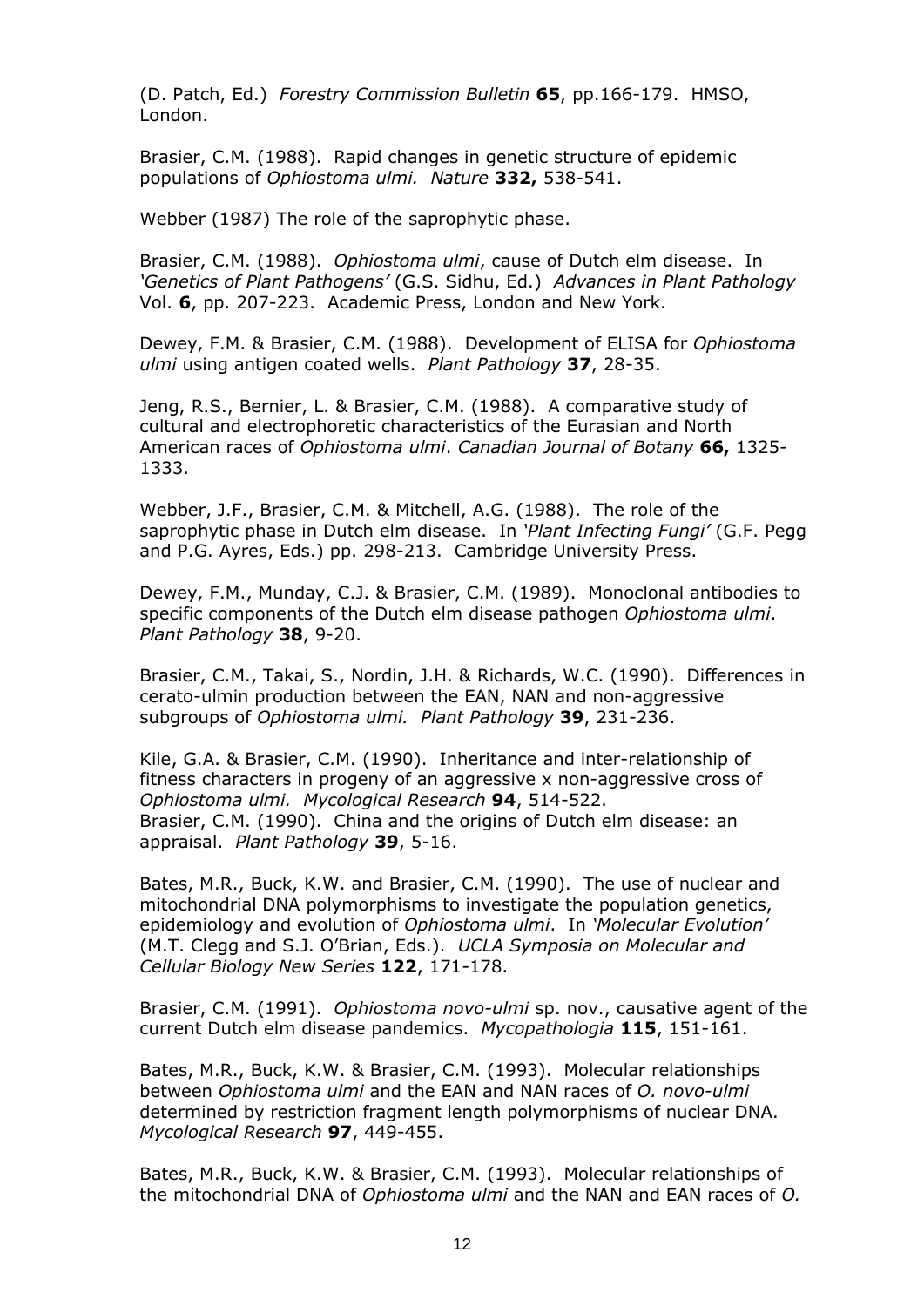*novo-ulmi* determined by restriction fragment length polymorphisms. *Mycological Research*, **97**, 1093-1100.

Brasier, C.M., Bates, M.R., Charter, N.W. & Buck, K.W. (1993). DNA polymorphism, perithecial size, and molecular aspects of d-factors in *Ophiostoma ulmi and O. novo-ulmi.* In *'Dutch elm disease Research: Cellular and Molecular appro*aches' (M.B. Sticklen and J. Sherald, Eds.) pp. 308-321. Springer-Verlag, New York.

Brasier, C.M. (1994). Missing link in tree disease. *Nature* **372**, 227.

Mitchell, A.G. & Brasier, C.M. (1994). Contrasting structure of European and North American populations of *Ophiostoma ulmi*. *Mycological Research* **98**, 576-582.

Jeng, R.S. & Brasier, C.M. (1994). Two-dimensional mapping of mycelial polypeptides of *Ophiostoma ulmi* and *O. novo-ulmi*, causal agents of Dutch elm disease. *Canadian Journal of Botany* **72**, 370-377.

Brasier, C.M., Kirk, S.A. & Tegli, S. (1995). Naturally occurring non ceratoulmin producing mutants of *Ophiostoma novo-ulmi* are pathogenic but lack aerial mycelium. *Mycological Research* **99**, 436-440.

Brasier, C.M. & Mehrotra, M.D. (1995). *Ophiostoma himal-ulmi* sp. nov., a new species of Dutch elm disease fungus endemic to the Himalayas. *Mycological Research* **99**, 205-215.

Pipe, N.D., Buck, K.W. & Brasier, C.M. (1995). Molecular relationships between *Ophiostoma ulmi* and the EAN and NAN races of *O. novo-ulmi* determined by RAPD markers. *Mycological Research* **99**, 653-658.

Charter, N.W., Buck, K.W. & Brasier, C.M. (1995). Multiple insertions and deletions determine the size differences between mitochondrial DNAs of the EAN and NAN races of *Ophiostoma novo-ulmi. Mycological Research* **100**, 368-372.

Sutherland, M.L., Mittempergher, L. & Brasier, C.M. (1995). Experiments on the control of Dutch elm disease by induced host resistance. *European Journal of Forest Pathology* **25**, 307-318.151-161.

Charter, N.W., Buck, K.W. & Brasier, C.M. (1995). Nucleotide sequence analysis indicates that a DNA plasmid in a diseased isolate of *Ophiostoma novo-ulmi* is derived by recombination between two long repeat sequences in the mitochondrial large subunit ribosomal RNA gene. *Current Genetics* **28**, 54-59.

Brasier, C.M. (1996). Low genetic diversity of the *Ophiostoma novo-ulmi* population in North America. *Mycologia* **86**, 951-964.

Brasier, C.M. (1996). New horizons in Dutch elm disease control*. Report on Forest Research 1996.* pp. 20-28. HMSO, London.

Millgroom, M.G. & Brasier, C.M. (1997). Potential diversity of vegetative compatibility types of *Ophiostoma novo-ulmi* in North America. *Mycologia* **89**, 722-726.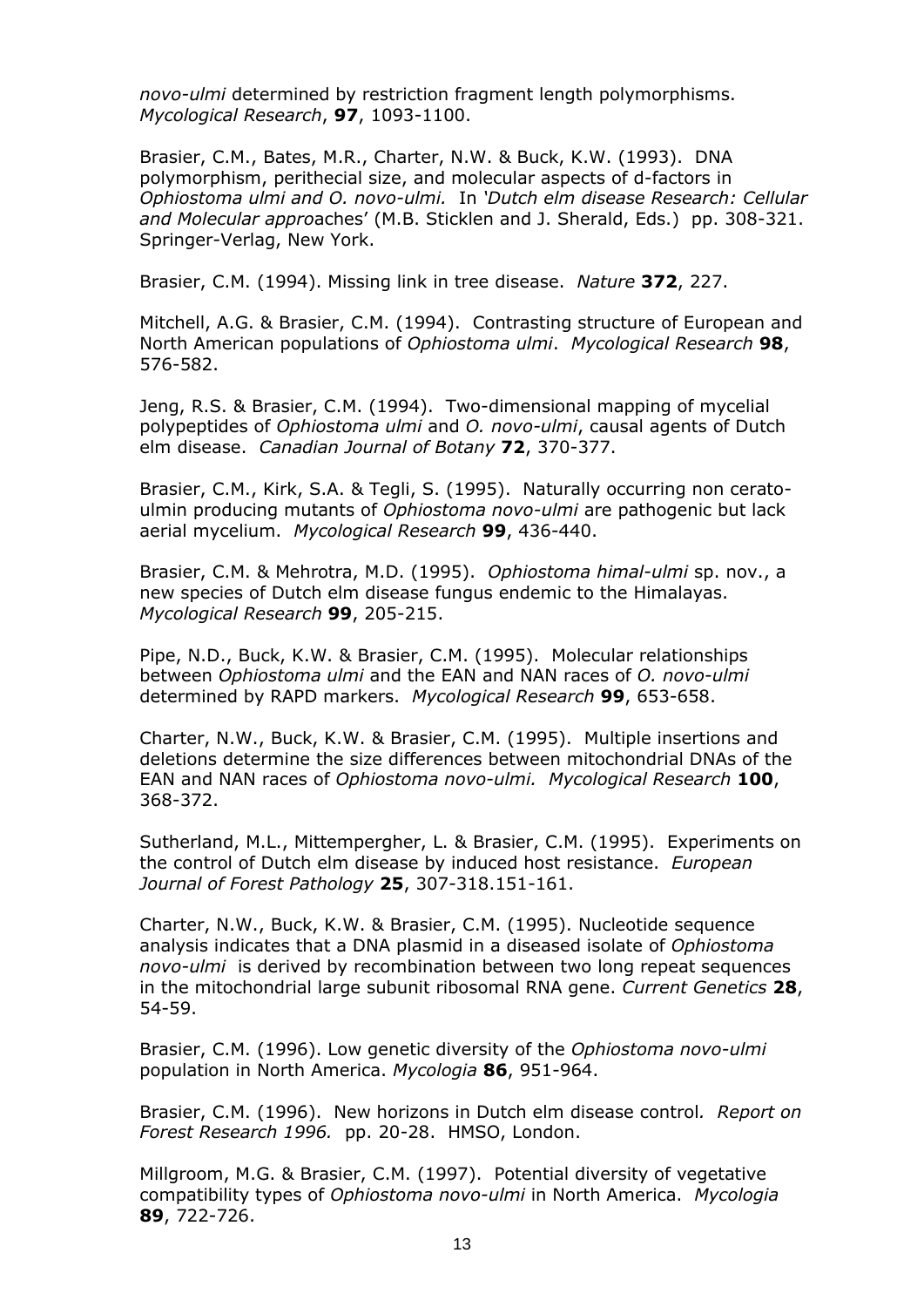Sutherland, M.L., Pearson, S. & Brasier, C.M. (1997). The influence of temperature and light on defoliation levels in Dutch elm disease. *Phytopathology* **87**, 576-581.

Pipe, N., Buck, K.W. & Brasier, C.M. (1997). Comparison of cerato-ulmin (cu) gene sequences of the recently identified Himalayan Dutch elm disease fungus *Ophiostoma himal-ulmi* with those of *O. ulmi* and *O. novo-ulmi* suggests the cu gene of *O. novo-ulmi* is unlikely to have been acquired recently from *O. himal-ulmi. Mycological Research* **101**, 415-421.

Brasier, C.M., Kirk, S.A., Pipe, N. & Buck, K.W. (1998). Rare hybrids in natural populations of the Dutch elm disease pathogens *Ophiostoma ulmi* and *O. novo-ulmi. Mycological Research* **102**, 45-57.

Et Touil. A.., Brasier, C.M. & Bernier, L. (1999). Localization of a pathogenicity gene in *Ophiostoma novo-ulmi* and evidence that it may be introgressed from *O. ulmi. Molecular Plant-Microbe Interactions* **12**, 6-15.

Brasier, C.M. & Kirk, S.A. (2000). Survival of clones of NAN *Ophiostoma novo-ulmi* around its probable centre of appearance in North America. *Mycological Research* **104**, 1322-1332.

Pipe, N.D., Brasier, C.M. & Buck, K.W. (2000). Evolutionary relationship of the Dutch elm disease fungus *Ophiostoma novo-ulmi* to other *Ophiostoma* species investigated by RFLP analysis of the rDNA region. *Journal of Phytopathology* **148**, 533-539.

Brasier, C.M. (2000). Intercontinental spread and continuing evolution of the Dutch elm disease pathogens. In: The elms: Breeding, conservation and disease management (C.P. Dunne, ed.) pp. 61-72. Kluwer Academic Publishers, Boston

Brasier, C.M. & Kirk, S.A. (2001). Designation of the EAN and NAN races of *Ophiostoma novo-ulmi* as subspecies. *Mycological Research* **105**, 547-554.

Pipe, N., Brasier, C.M. & Buck, K.W. (2001). Two natural cerato-ulmin deficient mutants of *Ophiostoma novo-ulmi*: one has an introgressed *O. ulmi cu* gene; the other has an *O. novo-ulmi* cu gene with a mutation in an intron splice concensus sequence. *Molecular Plant Pathology* **1**, 379-382.

Brasier, C.M. & Buck, K.W. (2002). Rapid evolutionary changes in a globally invading pathogen, the causal agent of Dutch elm disease. *Biological Invasions* **3**, 223-233.

Buck KW, Brasier CM, Paoletti M, Crawford L (2002). Virus transmission and ene flow between two species of Dutch elm disease fungi, *Ophiostoma ulmi* and *O. novo-ulmi*: deleterious viruses as selective agents for gene introgression. *In Genes in the Environment* (R.S. Hails, J.E. beringer & H.C.J. Godfray, eds.) pp. 26-45. Blackwells, Oxford.

Brasier CM, Buck KW, Paoletti M, Crawford L, Kirk SA (2004). Molecular analysis of evolutionary changes in populations of *Ophiostoma novo-ulmi.* In 'New approaches to elm conservation' (L. Gil, A Solla and G. Oullette, eds.). *Forest resources and systems* **13,** 93-103*.*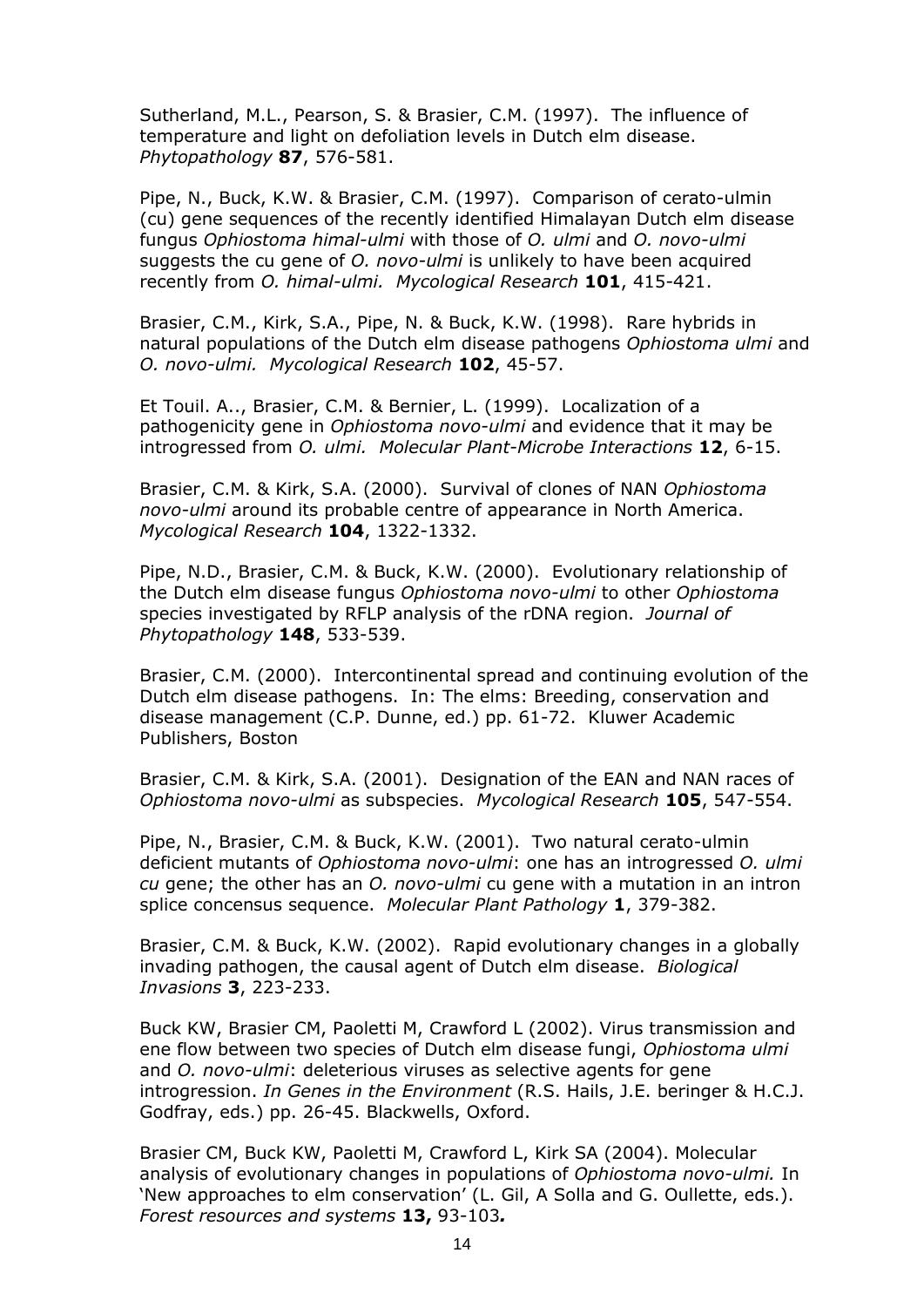Paoletti M, Buck KW, Brasier CM (2005). Cloning and sequence analysis of the Mat - B (Mat-2) genes from the three Dutch elm disease pathogens *Ophiostoma ulmi, O. novo-ulmi* and *Ophiostoma himal-ulmi. Mycological Research* **109***, 983-991.* 

Paoletti M, Buck KW, Brasier CM (2006). Selective acquisition of novel mating type and vegetative incompatibility genes via interspecies gene transfer in the globally invading eukaryote *Ophiostoma novo-ulmi. Molecular Ecology*  **14**, 249-263.

Masuya M, Brasier C, Ichihara Y, Kubono T, Kanzaki N (2009). First report of the Dutch elm disease pathogens *Ophiostoma ulmi* and *O. novo-ulmi* in Japan. *Plant Patholo*gy *New Disease Reports* **20**, 6.

Brasier, CM, Kirk, S.A. (2010). Rapid emergence of hybrids between the two subspecies of *Ophiostoma novo-ulmi* with a high level of pathogenic fitness. *Plant Patholo*gy **59**,186-99.

Et-Touil A, Dusabenyagasani M, Bouvet G F, Brasier C M, Bernier L (2019). *Ophiostoma ulmi* DNA naturally introgressed into an isolate of *Ophiostoma novo-ulmi* is clustered around pathogenicity and mating type loci. *Phytoprotection* **99**, 1-11.

Brasier CM, Webber JF (2019). Is there evidence for post-epidemic attenuation in the Dutch elm disease pathogen *Ophiostoma novo-ulmi*? *Plant Pathology* https://doi.org/10.1111/ppa.13022

Brasier C, Franceschini S, Forster J, Kirk S. (2021). Enhanced Outcrossing, Directional Selection and Transgressive Segregation Drive Evolution of Novel Phenotypes in Hybrid Swarms of the Dutch Elm Disease Pathogen *Ophiostoma novo-ulmi*. *Journal of Fungi*. **7(6)**:452. <https://doi.org/10.3390/jof7060452>

Martín, J.A., Domínguez, J., Solla, A,Brasier DC, Webber JF, Santini A, Bernier L. Gil L. (2021. Complexities underlying the breeding and deployment of Dutch elm disease resistant elms. *New Forests*: https://doi.org/10.1007/s11056-021-09865-y

#### **Viruses of Dutch elm disease and other pathogens**

.

Brasier, C.M. (1983). A cytoplasmically transmitted disease of *Ceratocystis ulmi. Nature* **305**, 220-223.

Rogers, H.J., Buck, K.W. & Brasier, C.M. (1986). Transmission of doublestranded RNA and a disease factor in *Ophiostoma ulmi*. *Plant Pathology* **35**, 277-287.

Brasier, C.M. (1986). The d-factor in *Ceratocystis ulmi*: its biological characteristics and implications for Dutch elm disease. In '*Fungal Virology'* (Buck, K.W. Ed.) pp. 177-208. C.R.C. Press, Florida.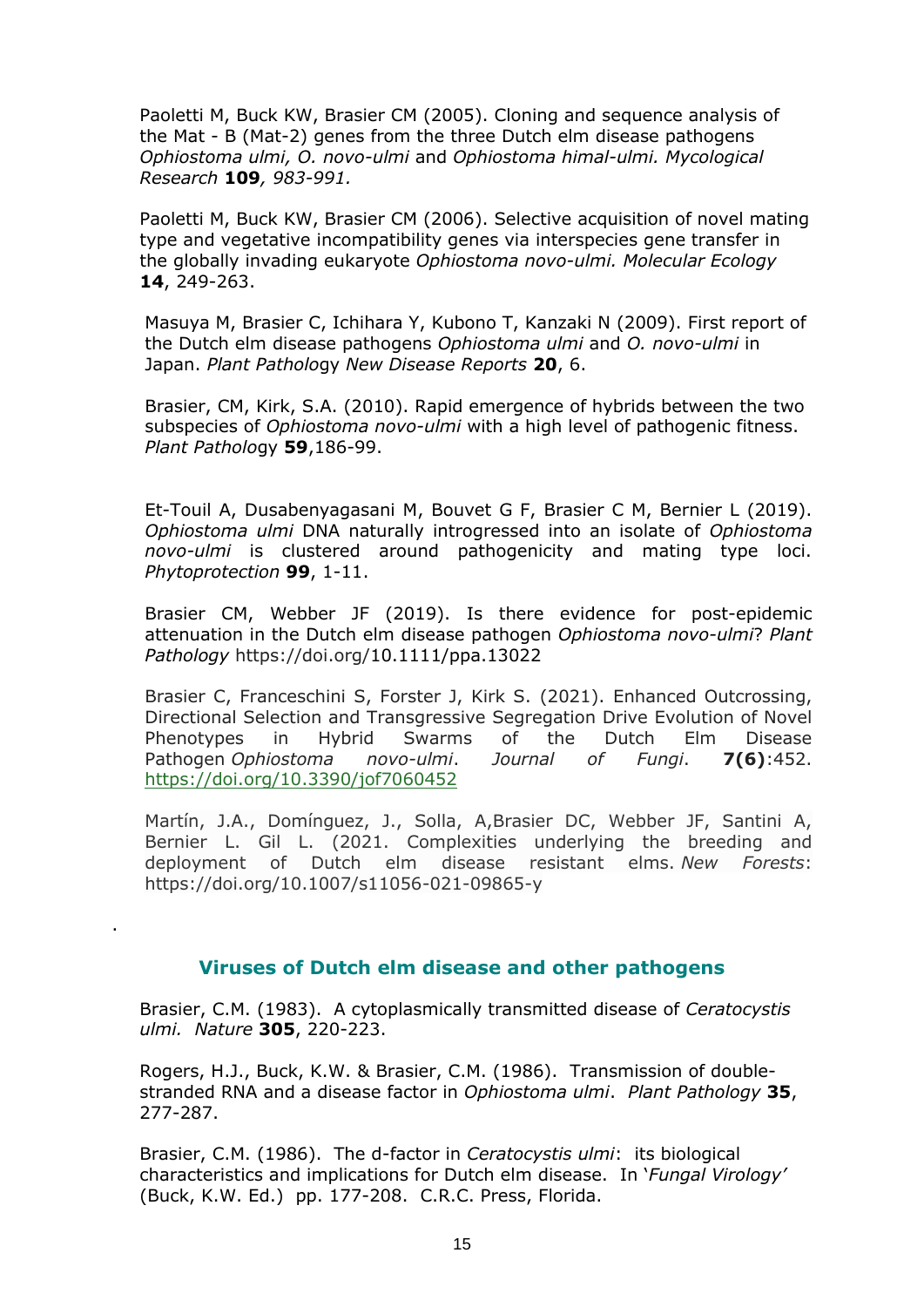Rogers, H.J., Buck, K.W. & Brasier, C.M. (1986). The molecular nature of the d-factor in *Ceratocystis ulmi*. In *'Fungal Virology'* (Buck, K.W. Ed.) pp. 109- 220. C.R.C. Press, Florida.

Rogers, H.J., Buck, K.W. & Brasier, C.M. (1986). The d<sup>2</sup>-factor in *Ophiostoma ulmi*: expression and latency. In *'Biology and Molecular Biology of Plant-Pathogen Interactions'* (J.A. Bailey, Ed.) pp. 393-400. Springer Verlag, Berlin and Heidelberg.

Rogers, H.J., Buck, K.W. & Brasier, C.M. (1987). A mitochondrial target for double-stranded RNA in diseased isolates of the fungus that causes Dutch elm disease. *Nature* **329**, 558-560.

Rogers, H.J., Buck, K.W. & Brasier, C.M. (1988). Double stranded RNA in disease isolates of the aggressive subgroup of the Dutch elm disease fungus*, Ophiostoma ulmi*. In *'Viruses of Fungi and Lower Eukaryotes*' (Y. Koltin and M. Leibowitz, Eds.) pp. 327-351. Marcel Dekker Inc. New York.

Brasier, C.M. (1990). The unexpected element: mycovirus involvement in the outcome of two recent pandemic events, Dutch elm disease and chestnut blight. In *'Pests, Pathogens and Plant Communities'* (J.J. Burdon and S.R. Leather, Eds.) pp. 289-308. Blackwell Scientific Publications, Oxford.

Charter, N.W., Buck, K.W. & Brasier, C.M. (1993). De novo generation of mitochondrial DNA plasmids following cytoplasmic transmission of a degenerative disease in *Ophiostoma novo-ulmi*. Current Genetics, **24,** 504- 514.

Charter, N.W., Brasier, C.M. & Buck, K.W. (1993). Double-stranded RNA and mitochondrial DNA plasmids in diseased isolates of the Dutch elm disease pathogen, *Ophiostoma novo-ulmi.* In *'Viruses of Fungi and Simple Eukaryotes, II.'* (Y. Koltin, M.J. Leibowitz and V. Rubio, Eds.) in press. University of Delaware Press.

Sutherland, M.L. & Brasier, C.M. (1995). Effect of d-factors on in-vitro cerato-ulmin production by the Dutch elm disease pathogen *Ophiostoma novo-ulmi*. *Mycological Research* **99**, 1211-1217.

Sutherland, M.L. & Brasier, C.M. (1997). A comparison of thirteen d-factors as potential biological control agents of *Ophiostoma novo-ulmi. Plant Pathology* **46**, 680-693.

Hong, Y., Cole, T.E., Brasier, C.M. & Buck, K.W. (1998). Novel structures of two virus-like RNA elements from a diseased isolate of the Dutch elm disease fungus, *Ophiostoma novo-ulmi*. Virology **242**, 80-89.

Hong, Y., Cole, T.E., Brasier, C.M. & Buck, K.W. (1998). Evolutionary relationships among putative RNA-dependent RNA polymerases encoded by a mitochondrial virus-like RNA in the Dutch elm disease fungus, *Ophiostoma ulmi*, by other viruses and virus-like RNAs, and by the *Arabidopsis* mitochondrial genome. *Virology* **246**, 158-169.

Cole, T.E., Müller, B.M., Hong, Y., Brasier, C.M. & Buck, K.W. (1998). Complexity of virus-like double stranded RNA elements in a diseased isolate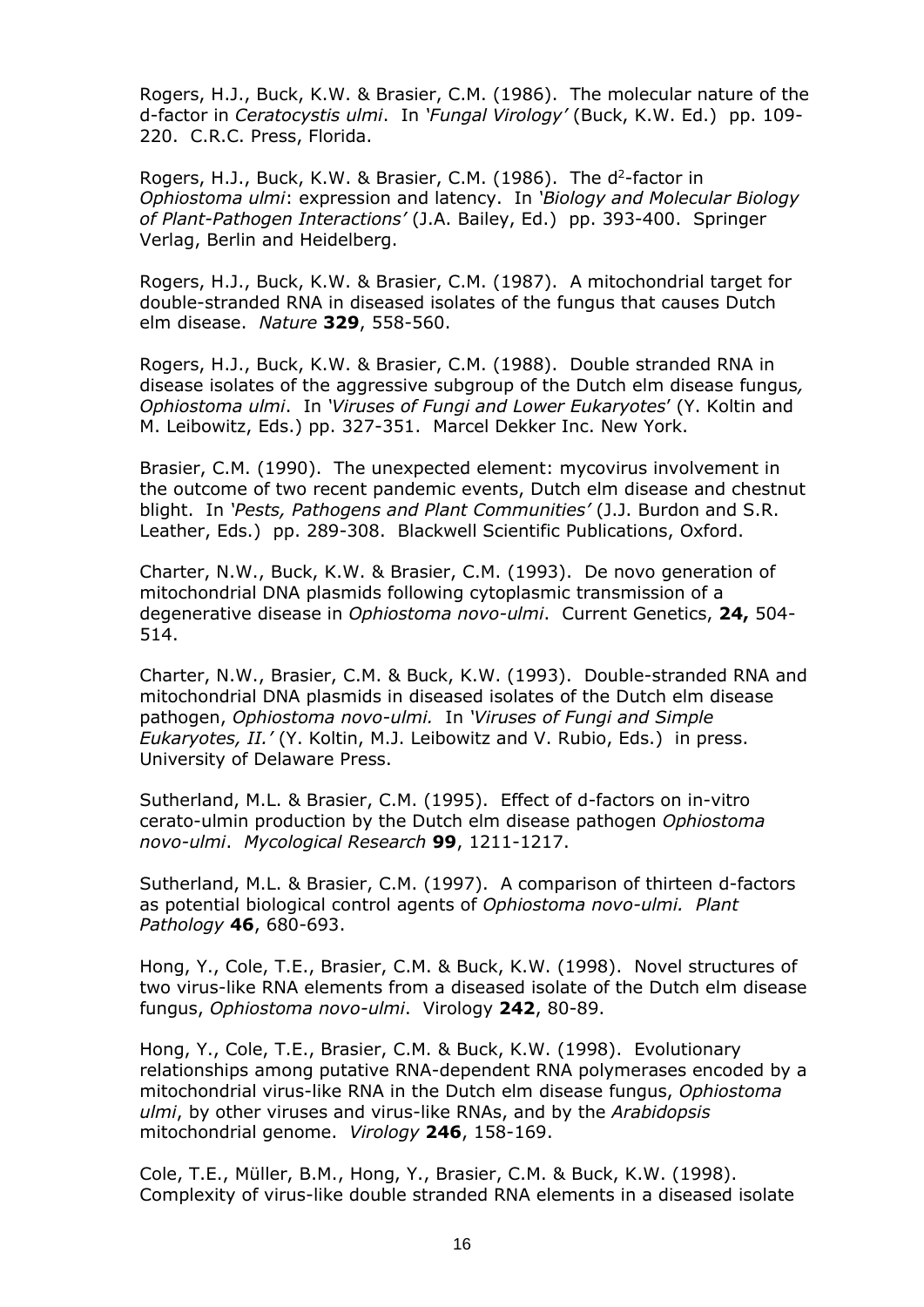of the Dutch elm disease fungus *Ophiostoma novo-ulmi. Journal of Phytopathology* **146**, 593-598.

Brasier, C.M. (1998). Virus-mediated biological control of fungal plant pathogens. In *Proceedings of the Brighton Crop Protection Conference – Pests and Diseases 1998*, Vol. **2,** pp 425-432. British Crop Protection Council, Farnham, UK.

Hong, V., Dover, S.L. Cole, T.E., Brasier, C.M. & Buck, K.W. (1999). Multiple mitochondrial viruses in an isolate of the Dutch elm disease fungus, *Ophiostoma novo-ulmi*. *Virology* **258**, pp. 118-127.

Brasier, C.M. (2000). Viruses as biological control agents of the Dutch elm disease fungus *Ophiostoma novo-ulmi*. In 'The elms: Breeding, conservation and disease management' (C.P. Dunne, ed.) pp. 201-212. Kluwer Academic Publishers, Boston.

Cole, T., Hong, Y., Brasier, C.M. & Buck, K.W. (2000). Detection of an RNAdependent RNA polymerase in mitchondria from a mitovirus-infected isolate of the Dutch elm disease fungus, *Ophiostoma novo-ulmi*. *Virology* **268,** 239- 243.

Buck, K. W. & C. M. Brasier (2001). Viruses of the Dutch elm disease pathogens. In 'Molecular variability of double stranded RNA. Concepts and applications in agriculture and forestry and medicine' (S. Tavantzis, ed.) pp. 165-190. CRC Press, Florida.

Buck, K.W., Brasier, C.M., Paoletti, M. & Crawford, L. (2002). Virus transmission and gene flow between two species of Dutch elm disease fungi, *Ophiostoma ulmi* and *O. novo-ulmi*: deleterious viruses as selective agents for gene introgression. In*: Genes in the environment* (R.S. Hails, J.E. Beringer and H.A. Godfrey, eds.). pp. 26-45. Blackwells, Oxford.

Hacker CV, Brasier CM & Buck KW (2005). A double stranded RNA from a *Phytophthora* species is related to the plant endornaviruses and contains a putative UDP glycosyltransferase gene. *Journal of General Virology* **86**, 1561- 1570.

C. V. Hacker, C.M. Brasier & K.W. Buck (2006). Determination of the 5 ' - and 3 ' -terminal sequences completes the sequences of the two double-stranded RNAs of Penicillium stoloniferum virus. *Virus Genes* **32**, 137-138.

L. Crawford, T.A. M. Osman, F. P. Booy, R. H. A. Coutts, C. M. Brasier & K. W. Buck. (2006). Molecular characterization of a partitivirus from *Ophiostoma himal-ulmi*. *Virus Genes* **33**, 33-39.

M. Doherty, R. H. A. Coutts, C. M. Brasier & K. W. Buck. (2006). Sequence of RNA-dependent RNA polymerase genes provides evidence for three more distinct mitoviruses in *Ophiostoma novo-ulm*i isolate Ld. *Virus genes* **33**, 41- 44.

M. Doherty, K. Sanganee , Z. Kozlakidis, R. H. A. Coutts, C. M. Brasier and K. W. Buck (2007) Molecular Characterization of a Totivirus and a Partitivirus from the genus *Ophiostoma*. *Journal of Phytopathology* **155**, 188-192.